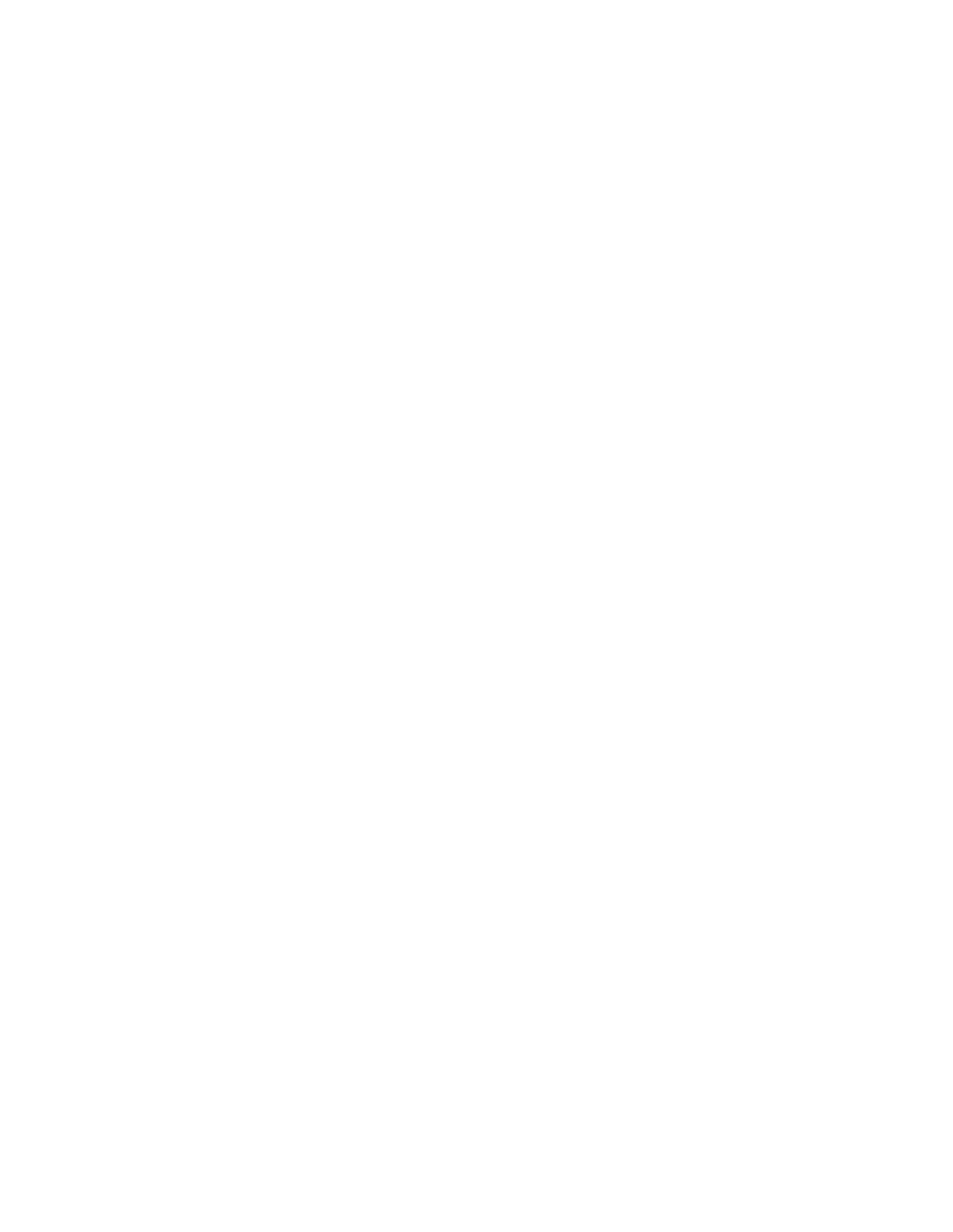## **TABLE OF CONTENTS**

# **PRELIMINARY PAGE A. RECORDAL 1 B. APPLICABILITY 1 C. INTERPRETATION 1 D. DEFINITIONS 2 E. DIRECTIVES 3 F. GUIDELINES 3**

# **RULES PAGE 1. PETS 4 2. REFUSE DISPOSAL 4 3. PARKING AND DRIVING OF VEHICLES 4 4. DAMAGE, ALTERATIONS OR ADDITIONS TO THE COMMON PROPERTY AND STRUCTURAL 6-10 ALTERATIONS TO THE INTERIOR OF SECTIONS 5. APPEARANCE FROM THE OUTSIDE AND OBSTRUCTIONS TO THE COMMON PROPERTY 10 6. SIGNS AND NOTICES 10 7. LITTERING 11 8. LAUNDRY 11 9. STORAGE OF INFLAMMATORY MATERIAL AND OTHER DANGEROUS ACTS 11 10. SELLING, LETTING AND OCCUPANCY 11 11. ERADICATION OF PESTS 13 12. USAGE OF SECTIONS, EXCLUSIVE USE AREAS, COMMON PROPERTY AND RELATED MATTERS 13**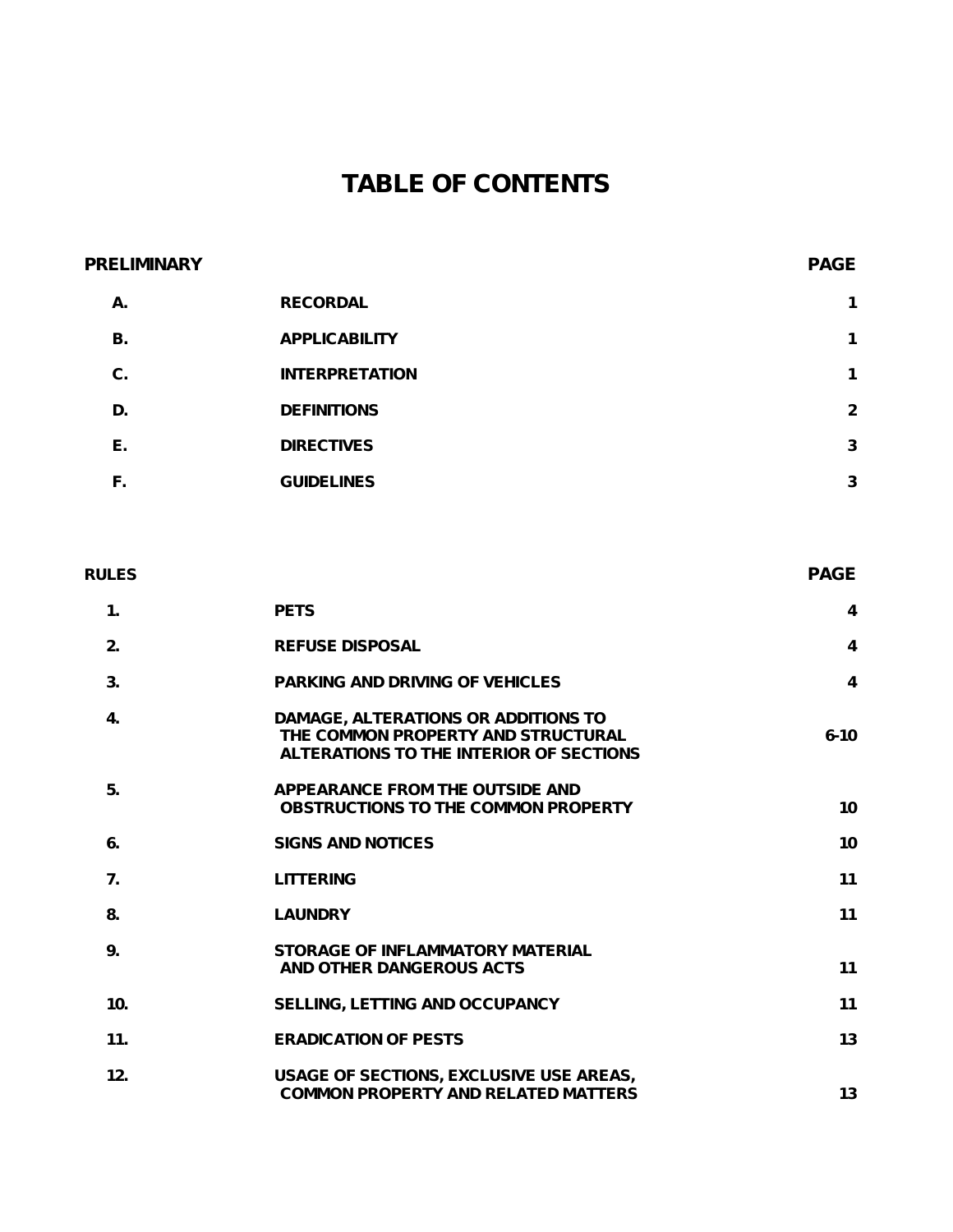| 13. | <b>NOISE, DISTURBANCE AND NUISANCE</b> | 14 |
|-----|----------------------------------------|----|
| 14. | <b>SECURITY</b>                        | 14 |
| 15. | <b>INSURANCE</b>                       | 14 |
| 16. | <b>CONTRAVENTION OF RULES</b>          | 15 |
| 17. | <b>IMPOSITION OF PENALTIES</b>         | 16 |
| 18. | <b>FIRE FIGHTING EQUIPMENT</b>         | 16 |
| 19. | <b>COMPLAINTS</b>                      | 16 |
| 20. | <b>RELAXATION OF RULES</b>             | 16 |
|     |                                        |    |
| 21. | <b>DOMESTIC HELP</b>                   | 17 |
| 22. | <b>LEVIES</b>                          | 17 |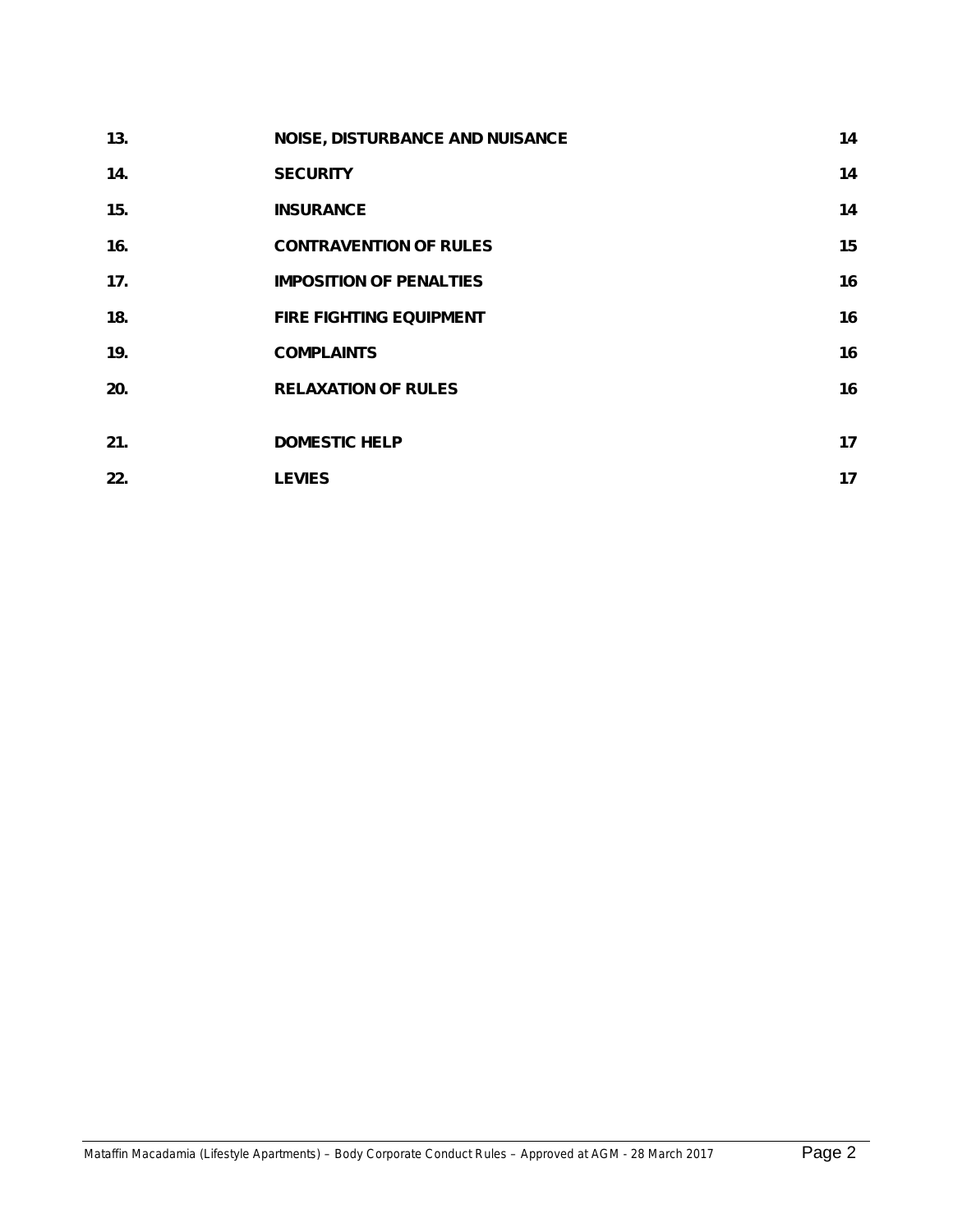#### **PRELIMINARY**

#### **A. RECORDAL**

- (1) The Mataffin Macadamia Village ("the Village"), consists of an assisted living section, a lifestyle section and communal facilities including a Care Centre. In the assisted living and lifestyle sections of the village there is a mix of freehold and sectional title units.
- (2) The Care Centre has been established by the developers and is run by the Macadamia Care Centre to provide various levels of assistance and health care to members living in Mataffin Macadamia Village.
- (3) It is recorded that the Care Centre is located within the Mataffin Macadamia Village as governed by the Mataffin Macadamia Home Owners Association RF NPC, its MOI and the house rules as approved by its members and as amended from time-to-time.
- (4) As such the MOI and house rules stipulate the general constitutional and ideal behavioural guidelines and rules for all those within the village including for those of the sectional title sections of the village.
- (5) Therefore the MOI and house rules apply *mutatis mutandis* to the trustees, employees and residents of the sectional title sections, Care Centre and these conduct rules sets out the provisions that specifically applies to the residents of the lifestyle sectional title sections.

#### **B. APPLICABILITY**

- (1) These conduct rules, the provisions of Management Rule 68, and of Section 44 of the Sectional Titles Act, No 95 of 1986, as amended from time to time, are applicable to and binding upon the trustees, the manager (if so contracted), the managing agent (if so contracted), and all owners residents and employees.
- (2) It shall be the responsibility of an owner to ensure compliance with these Rules by the tenant (lessee) or the occupier of his section, including, his or their employees and contractors, visitors (guests) and family members.
- (3) It is the duty and responsibility of each resident to ensure that he/she obtains a copy of the most recently approved MOI, house rules and conduct rules. Should there be a change to the MOI, house rules and/or conduct rules the trustees of the body corporate will inform the residents accordingly.
- (4) An owner is strictly liable for payment in respect of any damages caused by and for any penalty imposed on him or on any person referred to in clause (1).

#### **C. INTERPRETATION**

- (1) Bar any definitions set out herein, terms used herein shall have the meaning as set out in the house rules.
- (2) Unless specifically stipulated, should there be any inconsistency between the provisions of these conduct rules and the house rules, the provisions of the house rules shall prevail.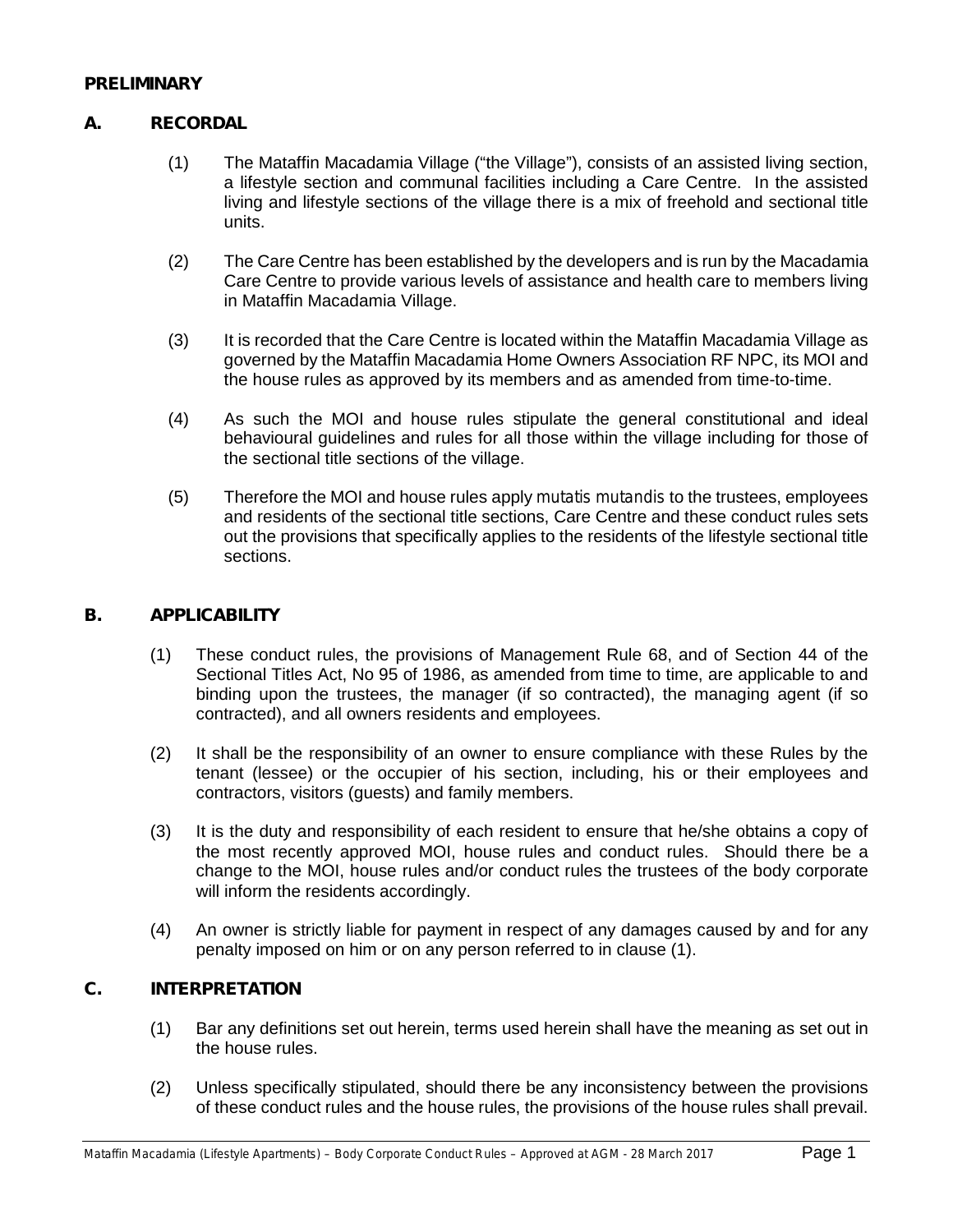- (3) The Board process and legalities and penalty clauses as contained in the house rules shall be read to be the Trustee process and the trustees shall have the powers as contained in the legalities and penalty clauses.
- (4) The clause headings are for convenient reference and shall be disregarded in constructing these conduct rules.
- (5) Unless the context clearly indicates a contrary intention:-
	- (a) The singular shall include the plural and vice versa; and
	- (b) A reference to any one gender shall include the other genders; and
	- (c) A reference to natural persons includes juristic persons, trusts and partnerships and vice versa.
- (6) Words and expressions defined in the Sectional Titles Act, No 95 of 1986 and annexures thereto, shall, in all conduct rules, unless inconsistent with the context, bear the meaning assigned to such words and expressions in the Act and annexures thereto.
- (7) When any number of days is prescribed in these conduct rules, the same shall be reckoned exclusively of the first and inclusively of the last day unless the last day falls on a Saturday, Sunday or proclaimed public holiday in the Republic of South Africa, in which event the last day shall be the next succeeding day which is not a Saturday, Sunday or proclaimed public holiday.
- (8) Where numbers are expressed in words and in numerals in these conduct rules, the words shall prevail if there is any conflict between the two.

#### **D. DEFINITIONS**

In the conduct rules the following terms shall, unless the context otherwise requires, have the meanings hereafter assigned to them:

- (1) **"conduct rules"** means these rules as set out herein as amended from time-to-time, governing the conduct of the residents;
- (2) **"resident"** means the meaning ascribed to it as in the house rules and including occupier;
- (3) **"section"** means a portion of the sectional title scheme as occupied by a resident;
- (4) "house rules" means the house rules of the Mataffin Macadamia Home Owners Association;
- (5) "Care Centre" means the Care Centre situated in the Mataffin Macadamia Village and run by Macadamia Clinic (Pty) Ltd.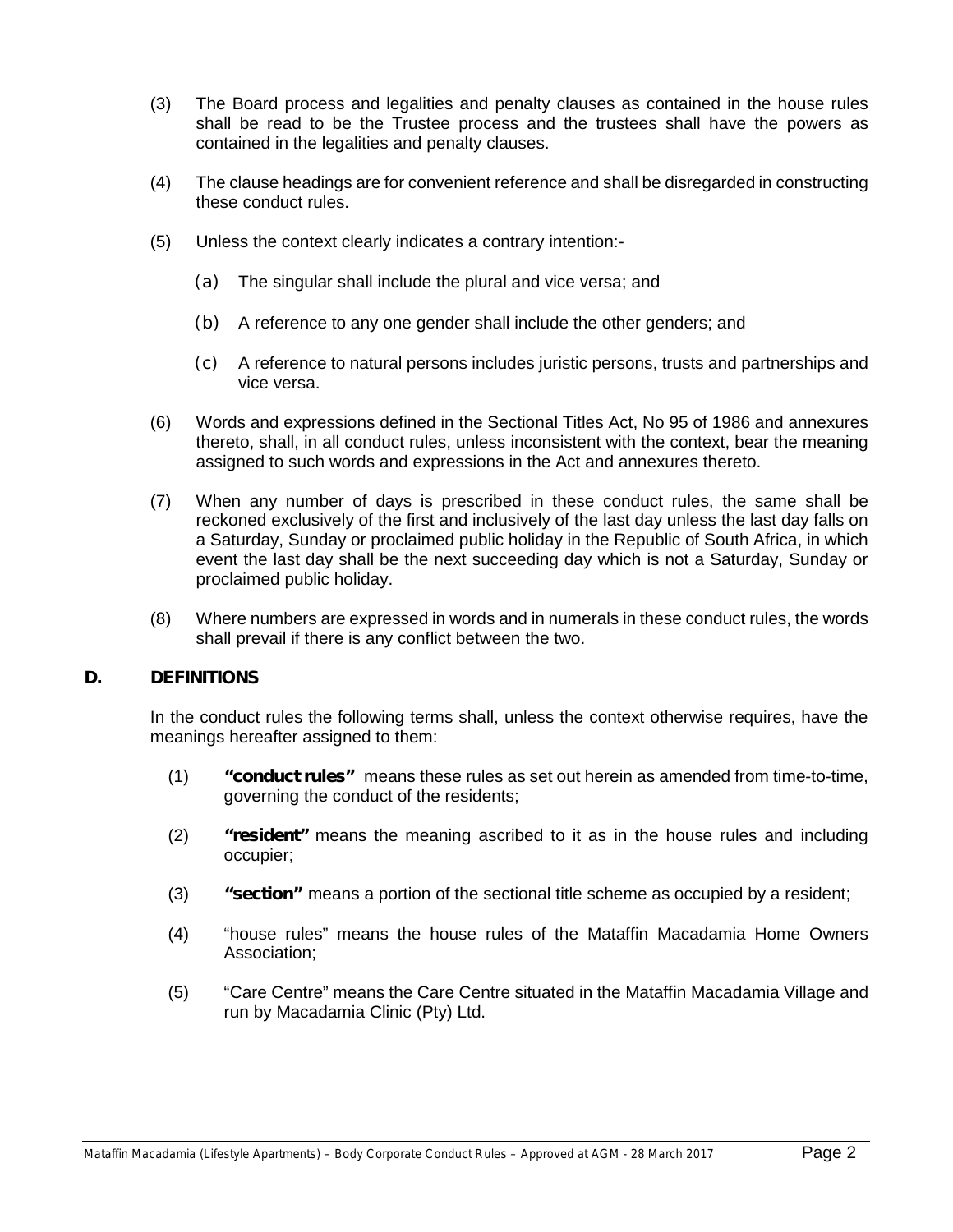#### **E. DIRECTIVES**

- (1) The trustees of the Body Corporate may from time to time issue Directives in connection with any Conduct Rule.
- (2) The Directives shall not be in conflict with any Management or Conduct Rule.
- (3) The Directives shall provide direction as to the practical application of a Conduct Rule. The trustees may through their Directives regulate, guide and clarify practical matters pertaining to a Conduct Rule. The trustees are not authorised to create further conduct rules through their issuing of Directives.

#### **F. GUIDELINES**

- (1) Subject to the aesthetic rules and approval process contained in the house rules required to be adhered to by all residents, including the Care Centre, the trustees shall from time to time prepare and revise guidelines in respect of alterations or additions referred to in Conduct Rule 0. The guidelines may contain specifications and sketch plans as to the nature, design, material, colour and manner of installation required in respect of alterations or additions to ensure uniformity of construction.
- (2) Unless the existing guidelines were approved by ordinary resolution taken by the majority of members at the meeting at which these conduct rules were adopted, the guidelines shall be so adopted at the first subsequent annual general meeting.
- (3) At every subsequent annual general meeting any amendments proposed by the trustees shall be tabled for consideration and approved by the majority of members by ordinary resolution, with or without amendment.
- (4) The guidelines shall, by virtue of these conduct rules, be binding upon owners and occupiers and shall be strictly adhered to by them.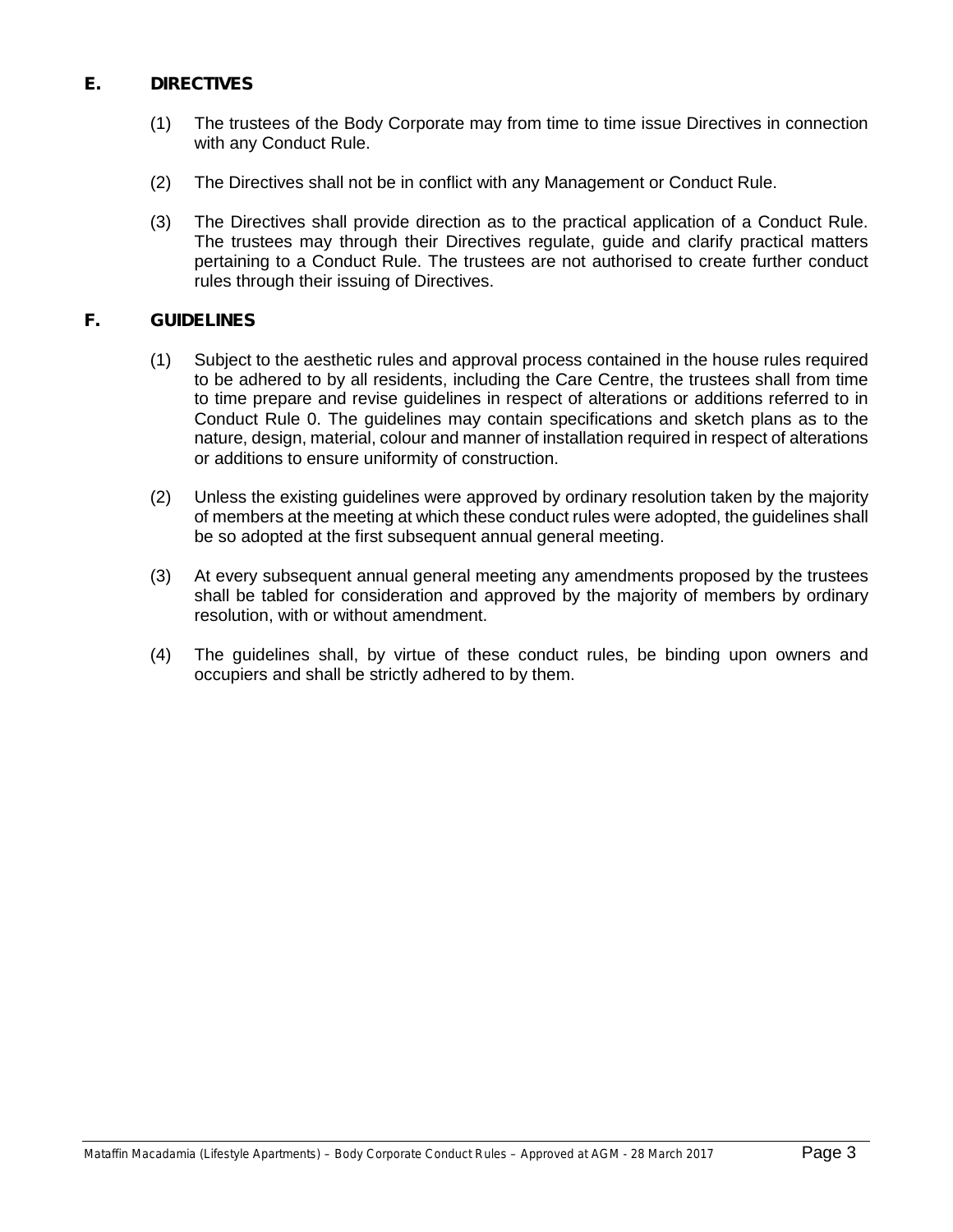#### **CONDUCT RULES (Section 35 (2) (b) of the Sectional Titles Act No 95 of 1986)**

#### **1. PETS**

- 1.1. An owner or resident shall not keep any carnivorous or canine animal, insect or reptile in a section or on the common property.
- 1.2. Upon the breach of, or non-compliance with this Rule, the owner of the relevant section may become liable for a fine imposed in terms of Conduct Rule 0.
- 1.3. In suitable circumstances, the trustees may apply to a Court having jurisdiction, for an order or interdict for the removal of the animal, insect or reptile from a section or the common property, and the owner of the relevant section shall be liable for such costs as are referred to in Management Rule 31(5), relating to the application.
- 1.4. An owner or resident of a section shall not without the consent in writing of the trustees, which approval may not be unreasonably withheld, keep any bird or fish in a section or on the common property.
- 1.5. When granting such approval the trustees may prescribe any reasonable conditions.
- 1.6. The trustees may withdraw such approval in the event of any breach of any condition prescribed in terms of clause 1.5 above.

#### **2. REFUSE DISPOSAL**

- 2.1. An owner or resident of a section shall:-
	- 2.1.1. Ensure that before refuse is placed in the refuse bin it is securely wrapped in a suitable strong plastic bag, and in the case of tins or other containers, completely drained, before it is placed in such plastic bag and such refuse bin;
	- 2.1.2. For the purpose of having the refuse collected, place such plastic bag within the refuse bin.
- 2.2. An owner or occupier shall not allow any refuse for the disposal of which he is responsible, to remain in any entrance or passage, staircase or any other part of the common property.
- 2.3. An owner or occupier of a section shall comply with any other Directives issued by the trustees regarding refuse disposal.

Upon the breach of, or non-compliance with, the provisions of this Rule, the owner of the relevant section may become liable for a fine imposed in terms of Conduct Rule 0.

#### **3. PARKING AND DRIVING OF VEHICLES**

- 3.1. No owners or occupier shall park or stand any vehicle upon the common property outside of his/her allocated parking area or permit or allow any vehicle under the control of a visitor to be parked or stood upon outside of the visitors designated parking area on the common property, without the consent of the trustees in writing.
- 3.2. Trucks, caravans, trailers, boats or other heavy vehicles may not be parked on the common property without the prior written consent of the trustees.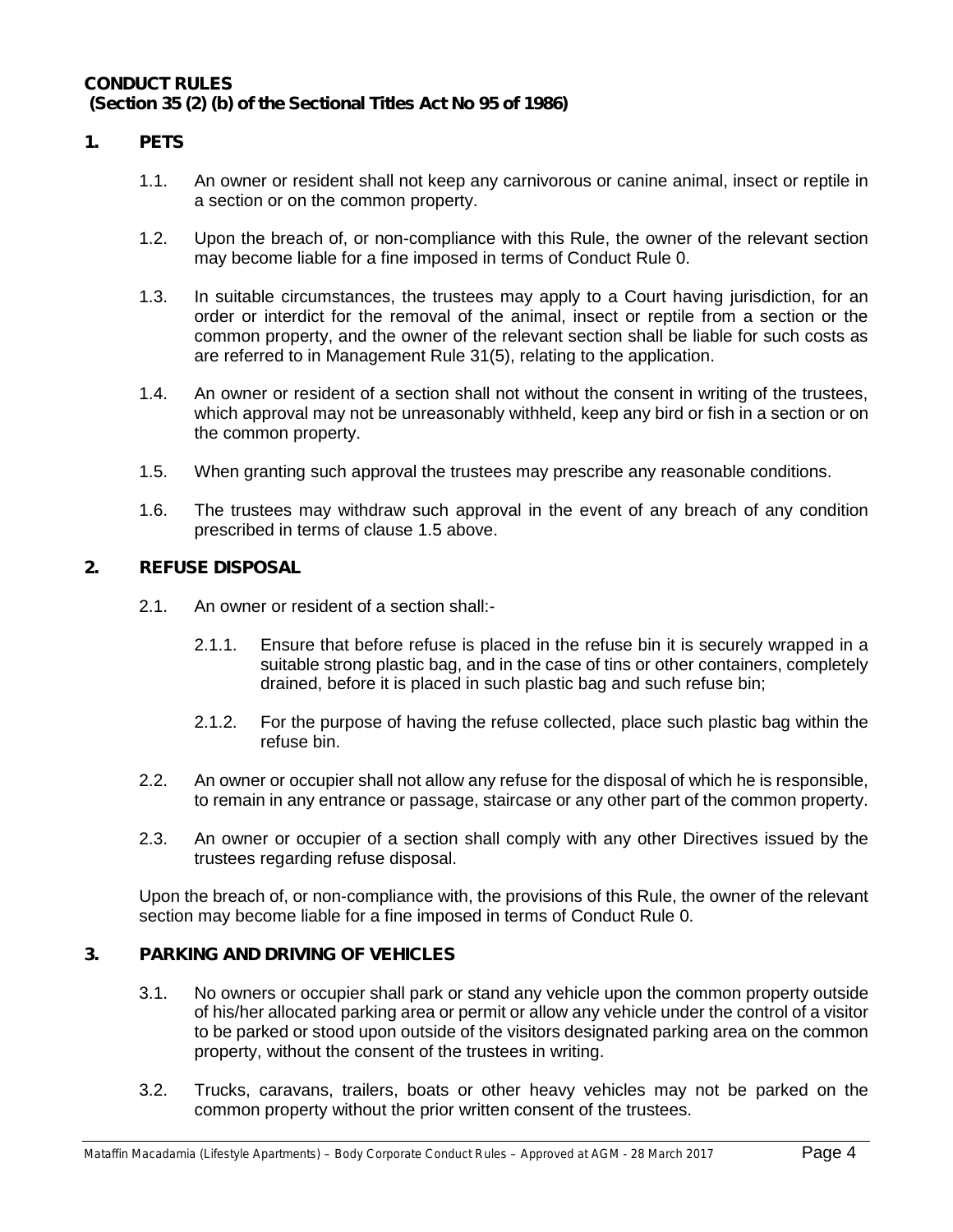- 3.3. All Owners and occupiers shall:-
	- 3.3.1. Observe all road signs on the common property;
	- 3.3.2. Ensure that they do not exceed a speed of 15 (fifteen) kilometers per hour when driving their vehicles on any part of the common property;
	- 3.3.3. Ensure that their vehicles, and the vehicles of their visitors and guests, do not drip oil or brake fluid on the common property or in any other way deface the common property including the exit and entrance gates. Non-compliance shall be subject to the imposition of a fine in terms of Conduct Rule 0;
- 3.4. Owners or occupiers shall not:-
	- 3.4.1. Drive their vehicles within the common property in any manner that creates a nuisance;
	- 3.4.2. Allow any unlicensed person to drive any vehicle within the common property;
	- 3.4.3. Be permitted to dismantle or effect major repairs to any vehicle on any portion of the common property, an exclusive use area or in a section;
	- 3.4.4. Be allowed to reside or sleep in a vehicle, garage or any part of the common property;
	- 3.4.5. Be allowed to play music in excess of 7 decibels above the ambient sound from a stationery vehicle.
	- 3.4.6. The parking of vehicles within a section or upon the common property is subject to the express condition that every vehicle is parked at the owner's risk and responsibility and no liability shall attach to the body corporate or its agents or any of their employees for any loss or damage of whatever nature which the owner, or any person claiming through or under him, may suffer in consequence of his or her vehicle having been parked on the common property.
	- 3.4.7. An owner or resident shall comply with any further Directives issued by the trustees in respect of this Conduct Rule.
	- 3.4.8. The trustees may in accordance with Conduct Rule 16.2 cause to be removed or towed away, or its wheels to be clamped, at the risk and expense, including payment of a release penalty to be determined by the trustees from time to time, any vehicle parked, stood or abandoned in contravention of these conduct rules.
	- 3.4.9. Notwithstanding the provisions of clause 3.4.8, an owner or resident who is in breach or non-compliance with the provisions of this Rule, or any Directives issued in terms thereof, shall be subject to the imposition of a fine in terms of Conduct Rule 0.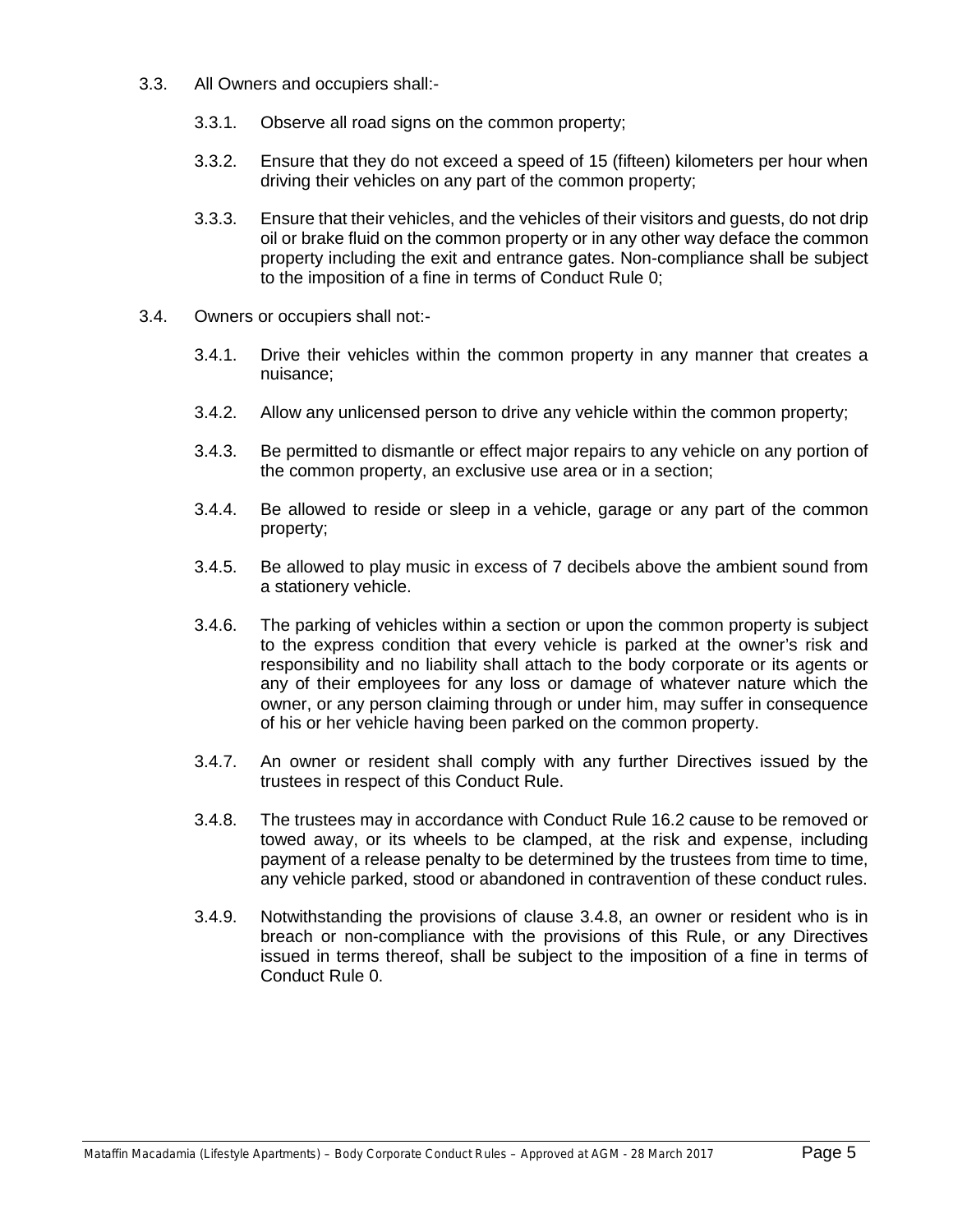#### **4. DAMAGE, ALTERATIONS AND ADDITIONS TO THE COMMON PROPERTY AND STRUCTURAL ALTERATIONS TO THE INTERIOR OF SECTIONS**

#### **4.1. MINOR ALTERATIONS**

- 4.1.1. As far as minor alterations, fixtures or additions are concerned, an owner, lessee or occupier of a section shall not mark, paint, drive nails or screws or the like into, or otherwise damage, or alter, any part of the common property without first obtaining the written consent of the trustees.
- 4.1.2. Notwithstanding clause 4.1.1, an owner or person authorized by him or her, may install:-
	- 4.1.2.1. any locking device, safety gate, burglar bars, or other safety device for the protection of his or her section; or
	- 4.1.2.2. any screen or other device to prevent the entry of animals or insects;

provided that the trustees have first approved the nature and design of the device and the manner of its installation.

- 4.1.3. An owner or person authorized by him or her shall not construct, attach to, fix to any part of the exterior buildings, including balconies, or place or construct on, or fix to any part of the common property any alterations, fixtures or additions, inclusive of but not limited to radio aerials, television aerials, satellite dishes, solar heating systems, air conditioners, chimneys, canopies, awnings, shade covers, carport covers, steps, braais or similar items without the prior consent of the trustees, who may attach reasonable conditions to their consents.
- 4.1.4. A request for the trustees' consent or approval contemplated in clauses 4.1.1, 4.1.2 or 4.1.3, must be made in writing to the trustees and must be accompanied by plans and specifications sufficient to explain the nature, design, shape, size, material, colours and location of the proposed item.
- 4.1.5. The trustees' consent for such structures as contemplated in clause 4.1.3 may at any time be withdrawn in the event of non-compliance with the imposed conditions. In the event of such withdrawal, the owner is responsible for the immediate removal of the items, at his or her own cost. Should an owner fail to remove such item and any such failure persists for a period of 30 (thirty) days after written notice to remove given by the trustees or the managing agent on their behalf, the trustees may have some removed at the risk and expense of the owner concerned, who shall have no recourse against the body corporate or it's trustees, employees or contractors for any damage resulting there from.

#### **4.2. STRUCTURAL ALTERATIONS**

- 4.2.1. Any structural alteration affecting a section and the common property, and alterations to work to plumbing, electrical installations or conduits, may only be carried out after:-
	- 4.2.1.1. compliance with all relevant provisions of the Sectional Titles Act, No 95 of 1986 and the conduct rules;
	- 4.2.1.2. obtaining the written approval of the local authority, if applicable; and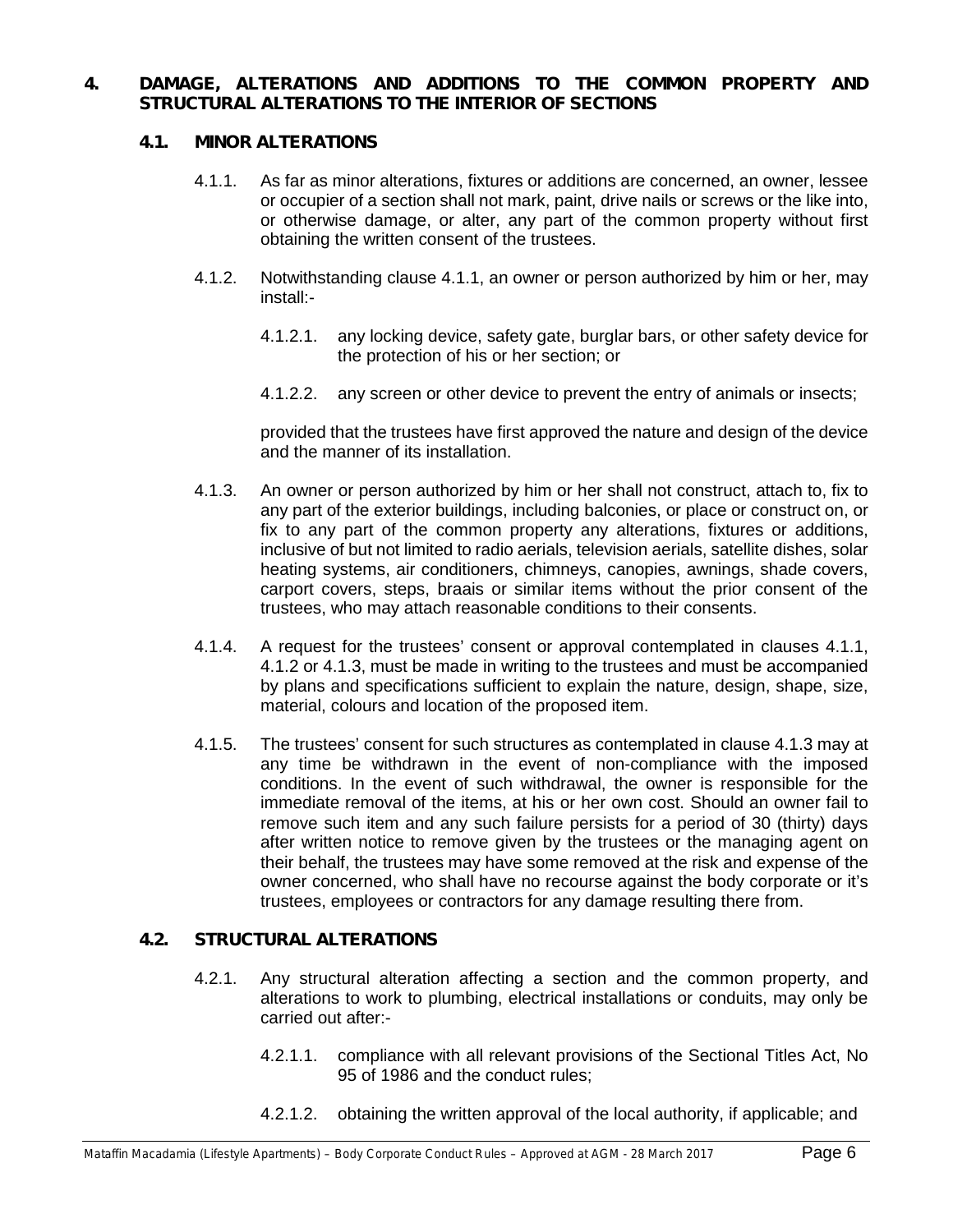- 4.2.1.3. obtaining the written consent of the trustees, which may be accompanied by conditions, and which consent may only be given if the Board of the Mataffin Macadamia Home Owners Association has provided their written consent.
- 4.2.2. All structural alterations and alterations to, or repairs of, plumbing, electrical installations or conduits, must be done by qualified persons and the work must comply with standards required by the local authority.
- 4.2.3. Whereas an owner may affect alterations to the interior of his or her section, no work may be done to weight-bearing walls without the written consent of the trustees, who may impose conditions.
- 4.2.4. In addition to any other relevant provisions, the following provisions shall apply in respect of any work effected by owners which, in the sole discretion of the trustees, involves structural alterations or additions to a section, including the removal, creation, or modification of a wall or any structural part of the building and any alterations, additions, modifications, improvement or decorative work which affects the exterior appearance of the section:-
	- 4.2.4.1. A written application with specifications, time frame, and a sketch plan of the proposed alterations must be submitted to the trustees, to obtain their provisional consent.
	- 4.2.4.2. The trustees may grant provisional consent, or refuse such consent with reasons being furnished. The consent may also be accompanied by reasonable conditions. The trustees may request that a report by a structural engineer or architect be furnished.
	- 4.2.4.3. If provisional consent is given, the owner must proceed to have building plans prepared and approved by the local authority (if required), and which may not deviate from the sketch plan.
	- 4.2.4.4. Before final approval, the owner must canvass the comments of immediate neighbours, and submit it to the trustees for consideration
	- 4.2.4.5. A copy of the approved building plan, or proof that a building plan is not required, must be submitted to the trustees.
	- 4.2.4.6. If considered necessary by the trustees, they may consult an architect, engineer, legal advisor or other professional consultant, regarding the proposed alterations.
	- 4.2.4.7. Within 14 (fourteen) days of obtaining all the required information and advice, the trustees shall consider the application, reach a reasonable decision, and advise the applicant of such decision. If refused, reasons must be given. The consent may also be accompanied by reasonable conditions.
	- 4.2.4.8. A deposit as determined by the trustees from time to time, shall be payable by the owner, before work may commence.

#### **4.3. INTERNAL ALTERATIONS**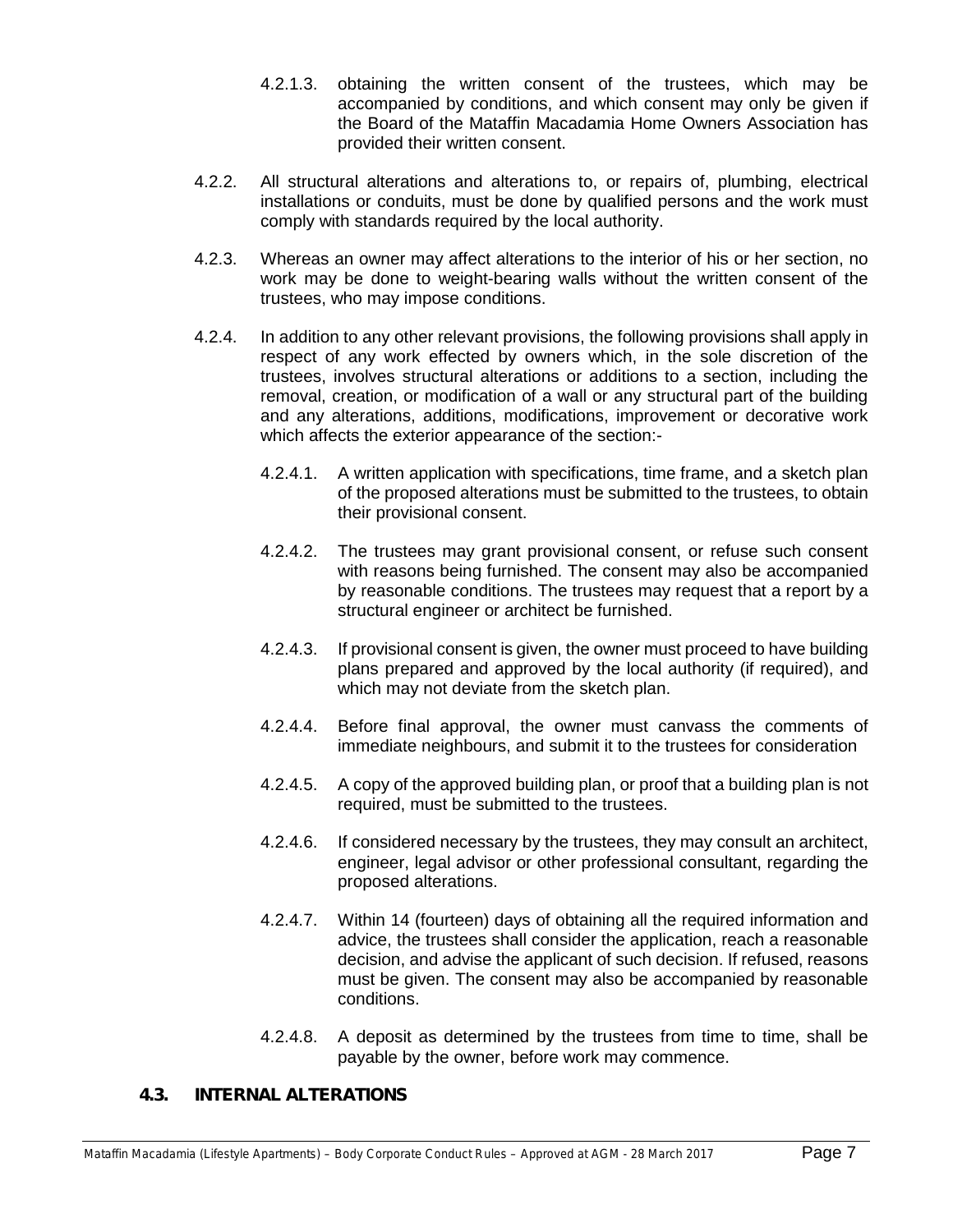- 4.3.1. In addition to any other relevant provisions, the following provision shall apply in respect of any work which involves any internal refurbishment, renovation or redecoration of a section which affects the internal walls, ceiling, foundation or sanitary ware:-
	- 4.3.1.1. An application to proceed, with specifications, time frame, and a sketch plan of the proposed alterations must be submitted to the trustees, in order to obtain their consent to proceed.
	- 4.3.1.2. The trustees shall, within 14 (fourteen) days, convey their consent to proceed, with or without conditions and or Directives as to access and the maintenance of security, to the owner, or inform him or her why such consent cannot be given. An owner may not proceed with the work without such consent.

#### **4.4. ALL ALTERATIONS**

- 4.4.1. In respect of all work done at the instance of an owner of a section, the following shall apply:-
	- 4.4.1.1. The owner shall liaise with the trustees concerning all aspects of the daily building operations, including the security measure applicable, the vehicles to be allowed on the premises, the use of outside building hoists or block and tackle gear, and the temporary storage of building material and machinery on the premises. The owner shall furnish the trustees, managing agent or manager with the contact details of all contractors who intend to enter the premises;
	- 4.4.1.2. The alterations and fixtures contemplated in this Rule shall comply with the provisions contained in the Guidelines;
	- 4.4.1.3. All doors, including garage doors, windows and other external fittings must conform in quality and appearance with similar items generally installed elsewhere in the building or common property;
	- 4.4.1.4. The owner accepts responsibility, and shall be liable to the body corporate (or owners, as the case may be),for any damage caused by him or her, his or her workmen, or contractors, to the common property or to other sections, and indemnifies the body corporate against such damage or any claims arising there from;
	- 4.4.1.5. The electricity supply of the body corporate may not be used without the specific consent in writing of the trustees, who may assess the costs of such usage for the account of the owner;
	- 4.4.1.6. Any work done in pursuance of this Rule and involving noise must be done on weekdays during the hours 08h00 to 17h00, not at all on Saturdays or Sundays or proclaimed public holidays;
	- 4.4.1.7. Any work done in pursuance of this Rule must be done with the minimum of discomfort, disturbance, obstruction, and nuisance to other occupiers and must be concluded as expeditiously as possible, within the time frame specified, if any. Any rubble or other building material, tools or equipment shall be removed from the common property or any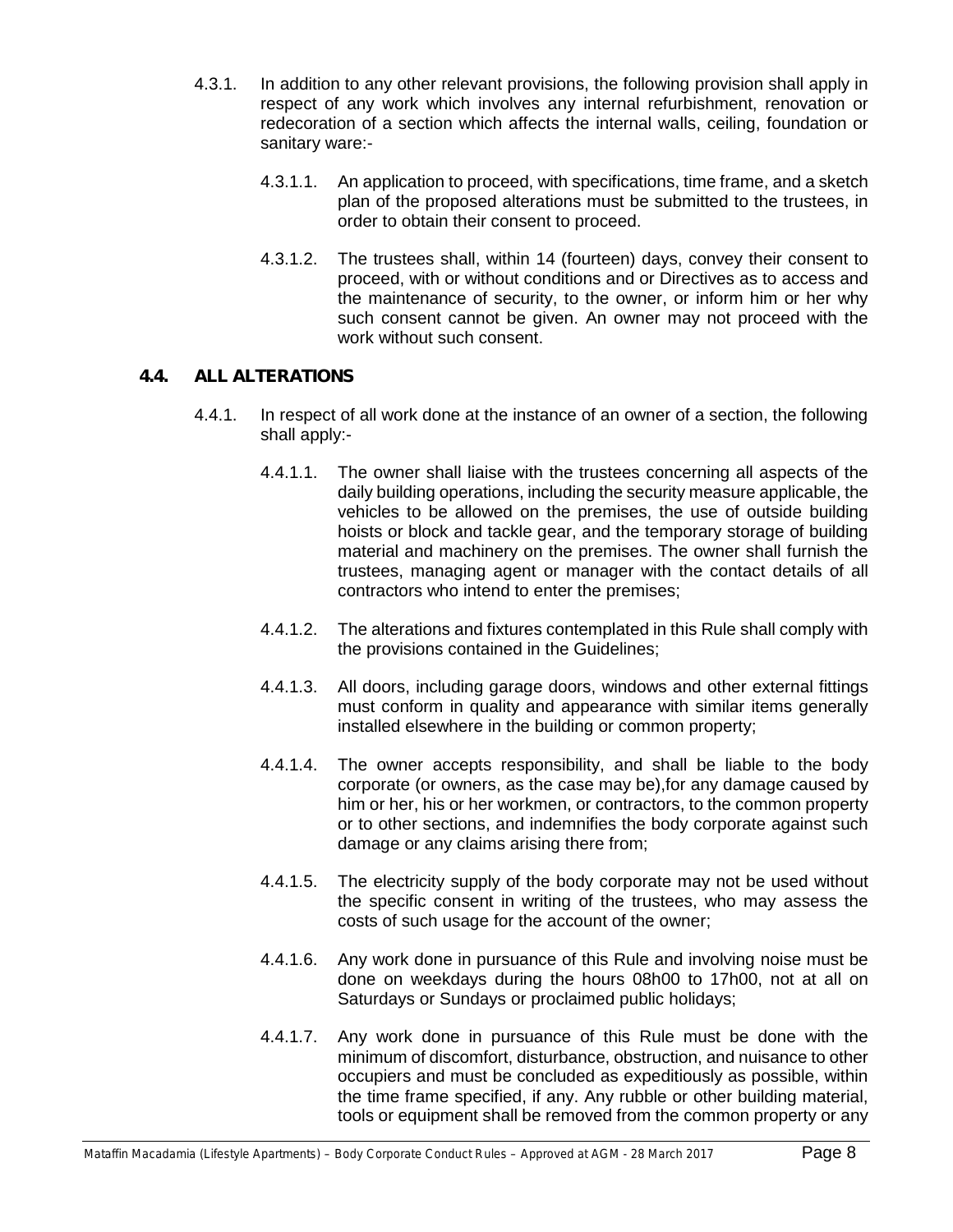part of a section as soon as possible or within such reasonable time as determined by the trustees;

- 4.4.1.8. Any deposit payable in terms of this Rule, to the trustees or any person designated by them, shall be paid before commencement of work and shall be repayable 60 (sixty) days after completion, subject to any deductions made by the trustees. The deposit shall be placed in an interest-bearing account, accumulating interest on behalf of the owner;
- 4.4.1.9. All charges, damages, expenses and penalties raised against the owner in terms of this Rule, are payable upon demand and, if unpaid, trustees may deduct such items from the owner's deposit and/or add the amount to his or her levy account;
- 4.4.1.10. The owner must ensure that his or her workmen and contractors comply with the relevant provisions of this Rule.
- 4.4.2. In the event of approval, or a permit or consent being required from any local or other authority for the alteration, improvement, fixture or addition or similar item, such approval, permit or consent must be obtained by the owner before commencement of the alteration, improvement, installation of the fixture or addition.
- 4.4.3. If any work done by or on behalf of an owner in pursuance of the provisions of this Rule results in expenses being incurred by the body corporate, whether it be by obstructing the employees or contractors in the performance of their work, or in any other manner, the owner concerned shall be liable for payment of such expenses, which may be added to his or her levy account.
- 4.4.4. Any alteration, improvement, fixture or addition or similar item made or installed by an owner in terms of this Rule shall be maintained by the owner concerned in a state of good repair and in a clean, neat, hygienic and attractive condition, at his or her own expense. If an owner fails to maintain adequately such alteration, improvement, fixture or addition or similar item and any such failure persists for a period of 30 (thirty) days after the giving of written notice to repair or maintain given by the trustees or the managing agent on their behalf, the body corporate shall be entitled to remedy the owner's failure and to recover the reasonable cost of doing so from such owner.
- 4.4.5. For the purposes of this Rule, the trustees shall have the discretion to decide what constitutes a 'minor alteration', 'structural alteration' or 'internal alteration' subject to any Directives that may be given by members at a general meeting, by majority vote.
- 4.4.6. If an owner (or person authorized by him or her) effects any work referred to in this Rule without obtaining the trustees' consent, or fails to comply with the imposed conditions, or to conform to the Guidelines or required quality and appearance, or should an owner in any other way contravene any clause, the trustees may request an owner to remove such structure at his or her own cost. Should an owner fail to remove or cause the removal of and/or restitution of any alteration, improvement, fixture or addition and any such failure persists for a period of 30(thirty) days after written notice given by the trustees, the trustees may affect such removal and/or restitution at the risk and expense of the owner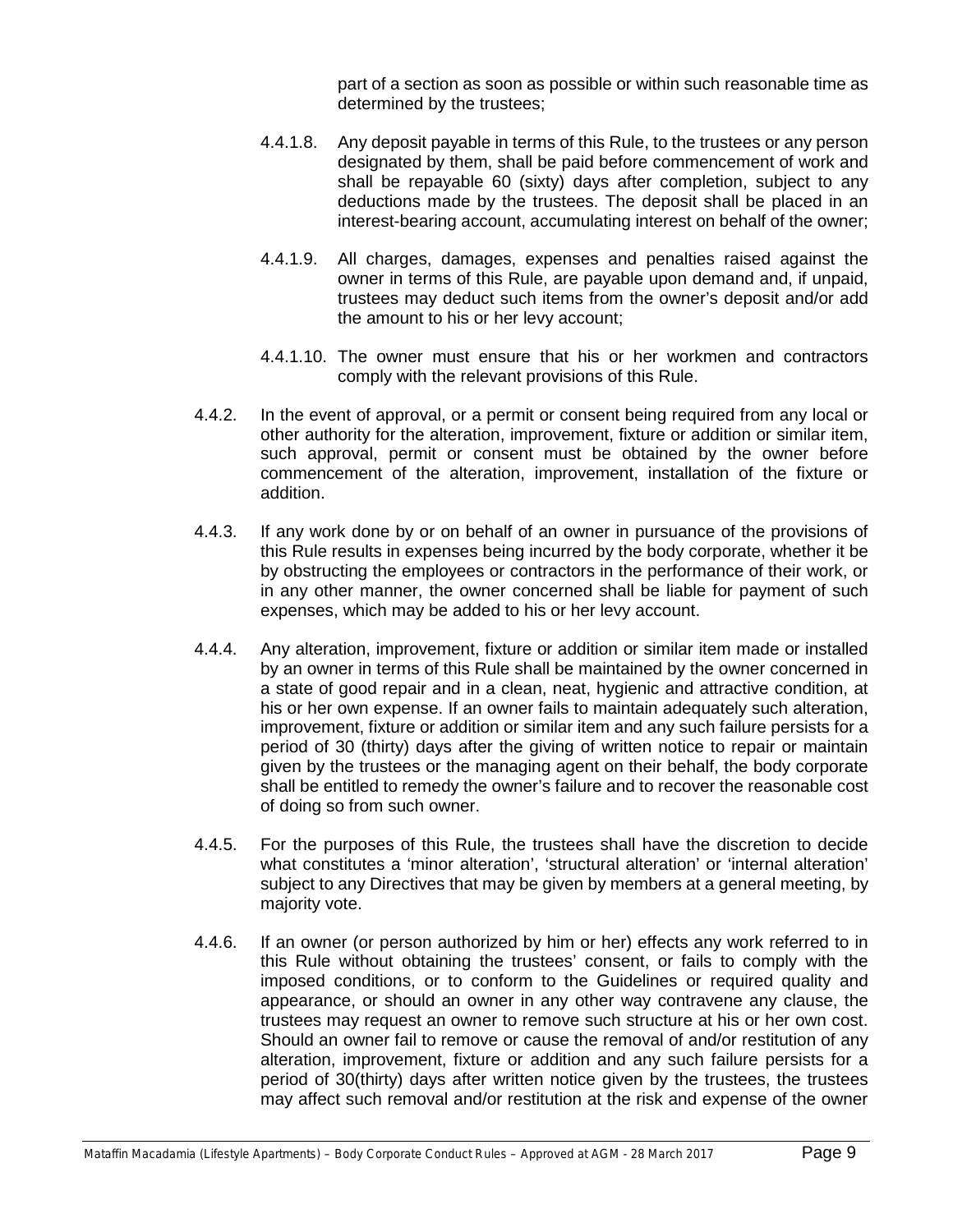concerned, who shall have no recourse against the body corporate or its trustees, employees or contractors for any damage resulting there from.

- 4.4.7. Notwithstanding the provisions of clause 4.4.6, an owner or resident who is in breach or fails to comply with the provisions of this Rule, or any Directives issued in terms hereof, shall be subject to the imposition of a fine in terms of Conduct Rule 0 .
- 4.4.8. Any consent granted by the trustees in terms of this rule will be placed on the agenda and disclosed at the following annual general meeting as well as any amendments to or further guidelines as a consequence thereof.

#### **5. APPEARANCE FROM THE OUTSIDE AND OBSTRUCTIONS TO THE COMMON PROPERTY**

- 5.1. The owner or resident of a section shall not place or do anything on any part of the common property, or a section, including but not limited to balconies, patios, verandahs and gardens which, in the discretion of the trustees, is aesthetically displeasing or undesirable when viewed from the outside section.
- 5.2. Owners and occupiers shall ensure that sections are provided with adequate curtaining or blinds at all times within 7 (seven) days of taking occupation
- 5.3. No tinted glass windows may be installed or used in any residential section or exclusive area.
- 5.4. No items may be hung over walls, windows, in corridors or on any part of the building or the common property so as to be visible to the public or other occupiers.
- 5.5. Owners or occupiers may not leave any obstructions to the free flow of pedestrian or vehicular traffic on any part of the common property. In particular access to staircases, passages, landings, and stairwells must be kept clear at all times.
- 5.6. Notwithstanding clauses 5.1 , 5.3 and 5.4 an owner or resident may, with the prior written consent of the trustees place, store or leave any object on a part of the common property, or allow or permit it to be so placed, stored or left.
- 5.7. No person may place, store or leave a bicycle on any part of the common property, except with the written consent of the trustees.
- 5.8. The trustees may issue further Directives pertaining to this Rule.
- 5.9. Should an owner or resident place, do or store anything contrary to this rule, the trustees may require an owner to remove such object in accordance with Conduct Rule 16.3.
- 5.10. Notwithstanding the provisions of clause 5.9, an owner or resident who is in breach or non compliance with the provisions of this Rule, or any Directives issued in terms hereof, shall be subject to the imposition of a fine in terms of Conduct Rule 0.

#### **6. SIGNS AND NOTICES**

6.1. No owner or resident of a section, used for residential purposes, shall place any sign, notice, flag, billboard or advertisement of any kind whatsoever on any part of the common property or of a section, so as to be visible from outside the section, without the written consent of the trustees first having been obtained.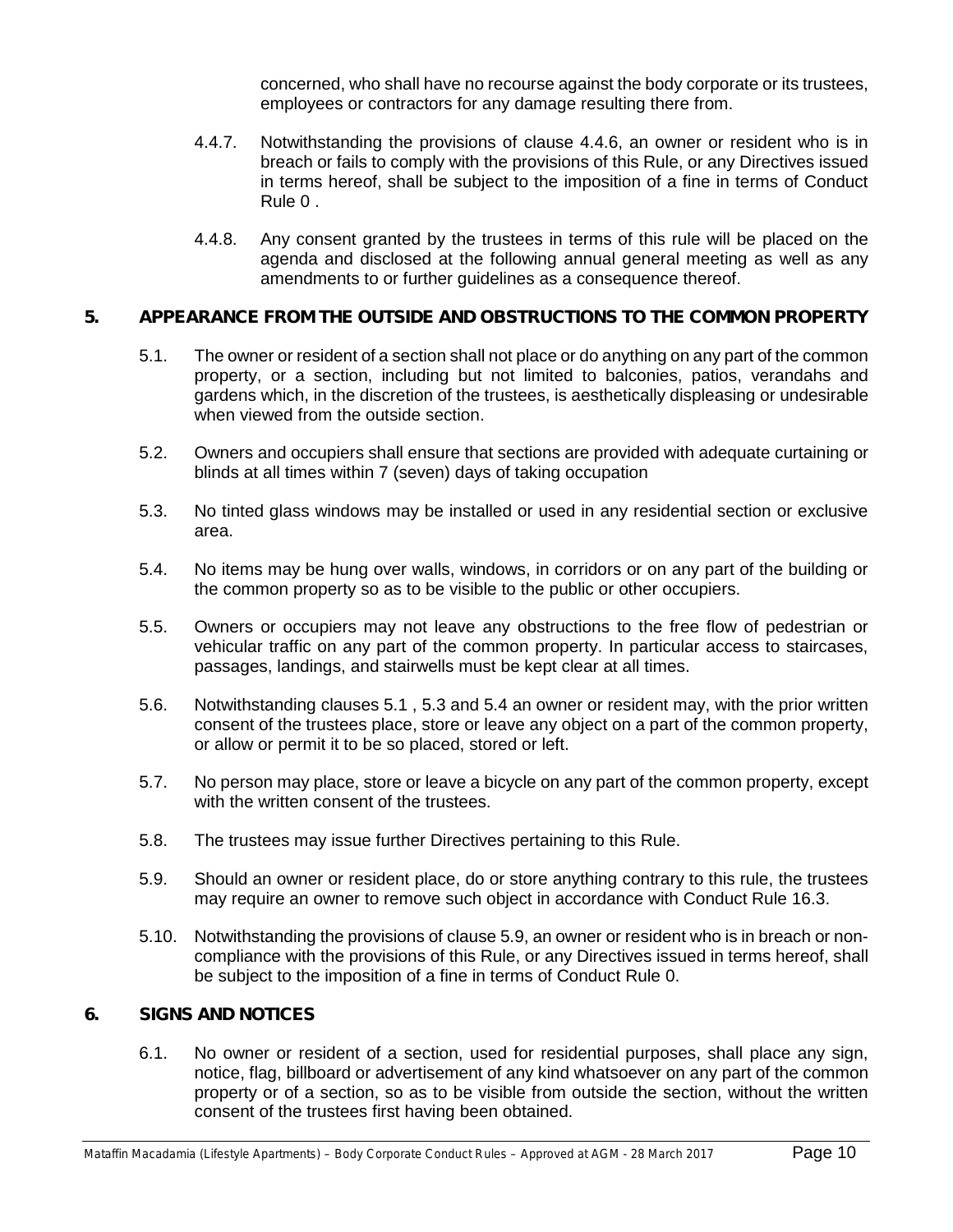6.2. The trustees may remove sign, notice, flag, billboard or advertisement in the event of no written permission having been obtained. Such removal and any repair of common property which may be reasonable required, will be effected at the risk and cost of the owner and such owner and/or resident shall have no claim against the body corporate or the trustees as a result of their functions performed in terms of this provision.

#### **7. LITTERING**

- 7.1. An owner or resident of a section shall not deposit, throw or permit or allow be depositing or throwing, on the common property any rubbish, including dirt, cigarette butts, food scraps or any other litter whatsoever.
- 7.2. In particular, an owner or resident of a section may not throw any material or object out of window or over passage walls.
- 7.3. An owner or resident shall remove all items when clearing his post-box and shall dispose of any unwanted items in a suitable refuse container.

#### **8. LAUNDRY**

8.1. An owner or resident of a section shall not, without the consent in writing of the trustees, erect his or her own washing lines, nor hang any washing or laundry or any other items in windows or on any part of the building or the common property so as to be visible from the outside the buildings or from any other section.

#### **9. STORAGE OF INFLAMMATORY MATERIAL AND OTHER DANGEROUS ACTS**

9.1. Any owner or resident shall not store any material, or do or permit or allow to be done, any other dangerous act in the buildings or on the common property which will or may increase the rate of the premium payable by the body corporate on any insurance policy or which would render void any insurance effected over the property.

#### **10. SELLING, LETTING AND OCCUPANCY**

- 10.1. The concept of the village imposes certain restrictions on the manner in which Estate Agents may operate therein. In order to ensure that the regulations contained in the MOI and the conduct rules are made known to prospective new residents, the following house rules relating to the sale of units shall apply:
	- 10.1.1. Should an owner wish to sell a unit and require the assistance of an Estate Agent, only an Estate Agent registered with both the Estate Agents Affairs Board and the association may be selected. The registered agent and the member must ensure that the buyer is informed of and receives a copy of the MOI and conduct rules. These documents shall be attached as an annexure to any deed of sale.
	- 10.1.2. Should an owner wish to sell a unit, the prospective purchaser will be required to make payment to the Body Corporate of a "buy-in levy" calculated at 1% of the gross purchase price of the property with a minimum of R10,000.00, which buyin levy may be amended from time to time by the Association (MMHOA). Half of the buy-in levy paid to the Body Corporate will be retained by the Body Corporate and the other half paid across to the Mataffin Macadamia Home Owners Association (MMHOA) within 7 days of receipt. In the event of a re-possession and resale of the property by the purchaser's bank, clause 10.1.2 will not apply.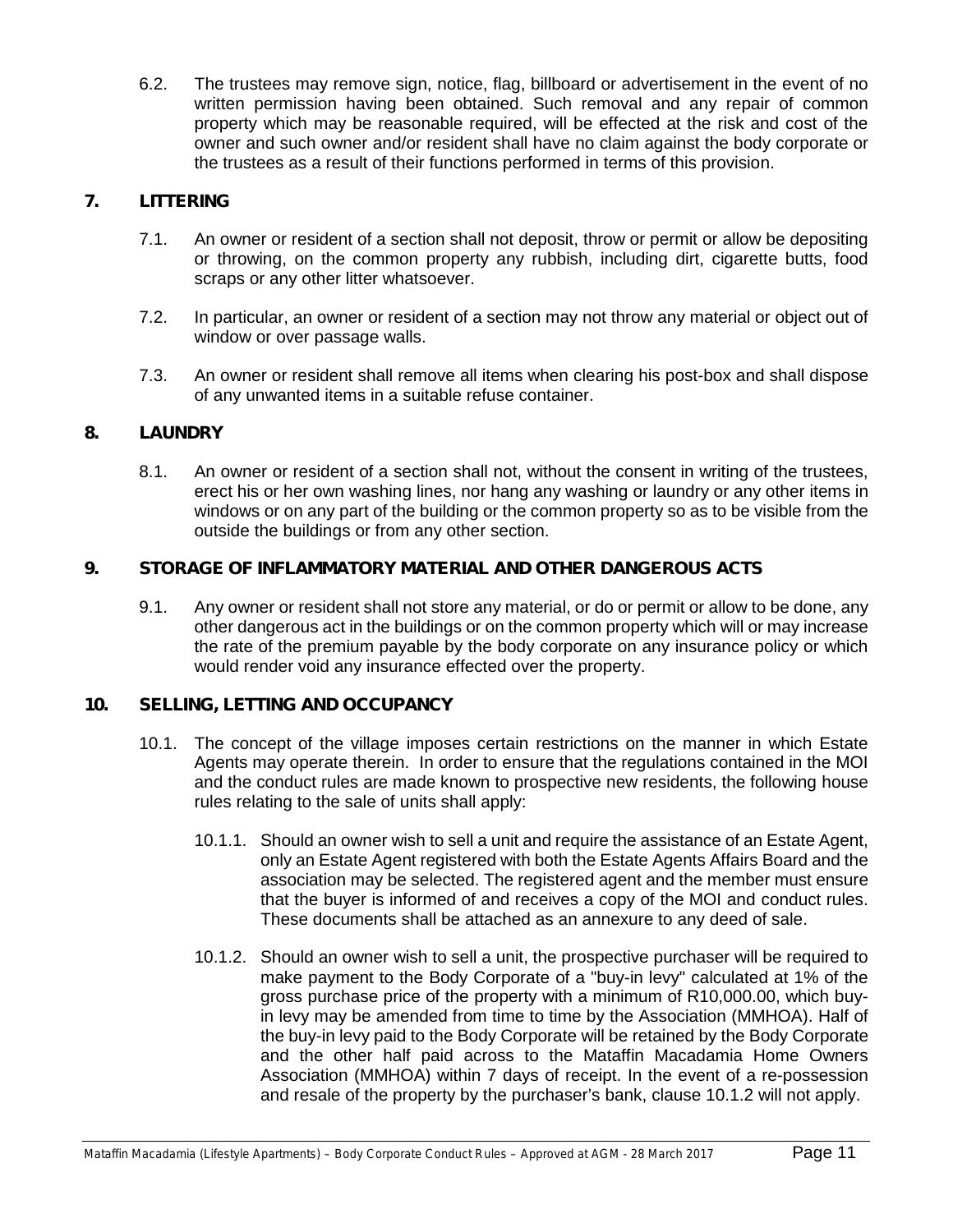- 10.1.3. Should an owner wish to sell a unit they will be required to obtain clearance certificates form the Body Corporate, Home Owners Association and Care Company that they have fulfilled all their financial obligations.
- 10.2. Should a member wish to lease a unit and require the assistance of an Estate Agent, only an Estate Agent registered with both the Estate Agents Affairs Board and the association may be selected. The registered agent and the member must ensure that the tenant is informed of and receives a copy of the conduct rules. These documents shall be attached as an annexure to the lease agreement.
- 10.3. Agents may only operate on a "by appointment" basis, and must personally accompany a prospective purchaser or lessee. Agents are not permitted to have "show houses" in the village and/or to erect any "for sale" or "to let" signage boards, without the prior written permission of the board.
- 10.4. Any lease agreement for a unit in the assisted living section of the village shall contain a provision to the effect that the tenants have agreed to a compulsory interview with the Care Centre operator before they take occupation. At this interview the services as offered by the Care Centre operator and the terms and conditions for the use thereof will be brought to their attention and explained, should these services be required at any time during the lease agreement.
- 10.5. All residents of sections and other persons granted rights of occupancy by any owner of a section are obliged to comply with these conduct rules, notwithstanding any provision to the contrary contained in, or the absence of provisions, in any lease or any grant of rights of occupancy.
- 10.6. No owner or resident of a section shall allow more persons to reside in a section at any one time than as set out below:
- 10.7. 4 (four) people in a two bedroomed unit and 5 people in a 3 (three) bedroomed unit. Notwithstanding clause 10.7, with the prior written consent of the trustees, which may not be unreasonably withheld, an additional person or persons may be allowed to reside in a section.
- 10.8. An owner who concludes a lease agreement in respect of his or her section shall supply the trustees, manager or managing agent with the name and contact details of the tenant or lessee.
- 10.9. An owner shall notify the manager, managing agent or trustees forthwith in writing of any change of ownership in, or occupation of his section, or any change in membership or shareholding or beneficiaries of any close corporation or company or trust being the registered owner, and of any mortgage of or other dealing in connection with his or her section.
- 10.10. No form of "time-sharing" or any similar arrangement whereby a person other than the owner, his immediate family or his tenant may utilize a section for a specified period or periods of time may be concluded in respect of a section.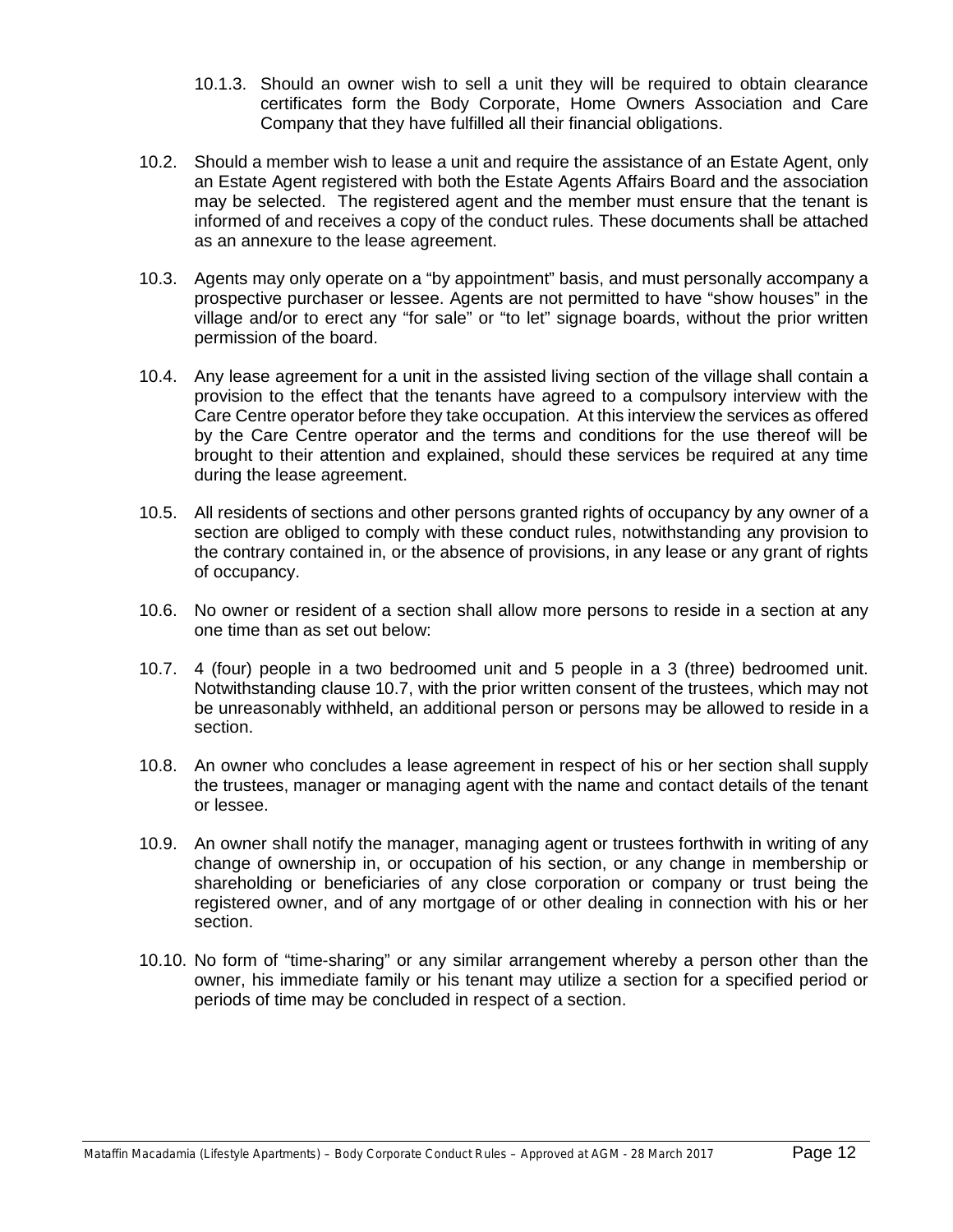#### **11. ERADICATION OF PESTS**

- 11.1. An owner shall keep his section free of white ants, borer and other wood destroying insects and to this end shall permit the trustees, the managing agent, and their duly authorized agents or employees, to enter upon his or her section from time to time for the purpose of inspecting the section and taking such action as may be reasonably necessary to eradicate any such pests.
- 11.2. The costs of the inspection, eradicating any such pests as may be found within the section, replacement of any woodwork or other material form part of such section that may be damaged by any such pests shall be borne by the owner of the section concerned.

#### **12. USAGE OF SECTIONS, EXCLUSIVE USE AREAS, COMMON PROPERTY AND RELATED MATTERS**

- 12.1. Except for a sale in execution of a section, no auction, or similar sales or exhibitions, shall be held on the common property or in a section, nor may a residential sections be used for any professional, commercial or industrial purpose whatsoever.
- 12.2. A resident will be responsible for adequate supervision of his or her children, or children of their visitors, and shall foresee that no nuisance is caused or common property damaged.
- 12.3. No 'quad-bikes', carts, scooters or motorbikes may be used on the common property for recreational purposes.
- 12.4. No ball games may be played on the common property.
- 12.5. The throwing of stones or other solid objects on the common property is prohibited.
- 12.6. In the event of damage of whatsoever nature being caused to the common property, including exclusive use areas, by an owner or resident or any of their visitors, contractors or employees, the owner will be responsible for the costs of such repair.
- 12.7. All persons on the common property or using any of it's facilities or services are there and do so entirely at their own risk, and no person shall have any claim against the body corporate whatsoever of nature arising from such use, nor for anything which may befall any person during the course of such use, whether caused by human or animal agency, natural phenomena or otherwise. The body corporate shall not be liable for any injury, loss or damage of any description that any person may sustain, physically or to his or her property directly or indirectly, in or about the common property, it's amenities or in the individual sections nor for any act done or for any neglect on the part of the body corporate or any of the body corporate employees, agents or contractors.
- 12.8. The body corporate or its agent's representatives shall not be liable or responsible for the receipt or non-receipt and delivery or non-delivery of goods, postal matter or any other property.
- 12.9. The transportation or moving of any furniture or heavy or bulky goods is the responsibility for the owner, occupier, or lessee and the repairing of any damage to any section or part of the common property as a result of such activity shall be that of the owner concerned (who will be responsible for his lessee or occupier).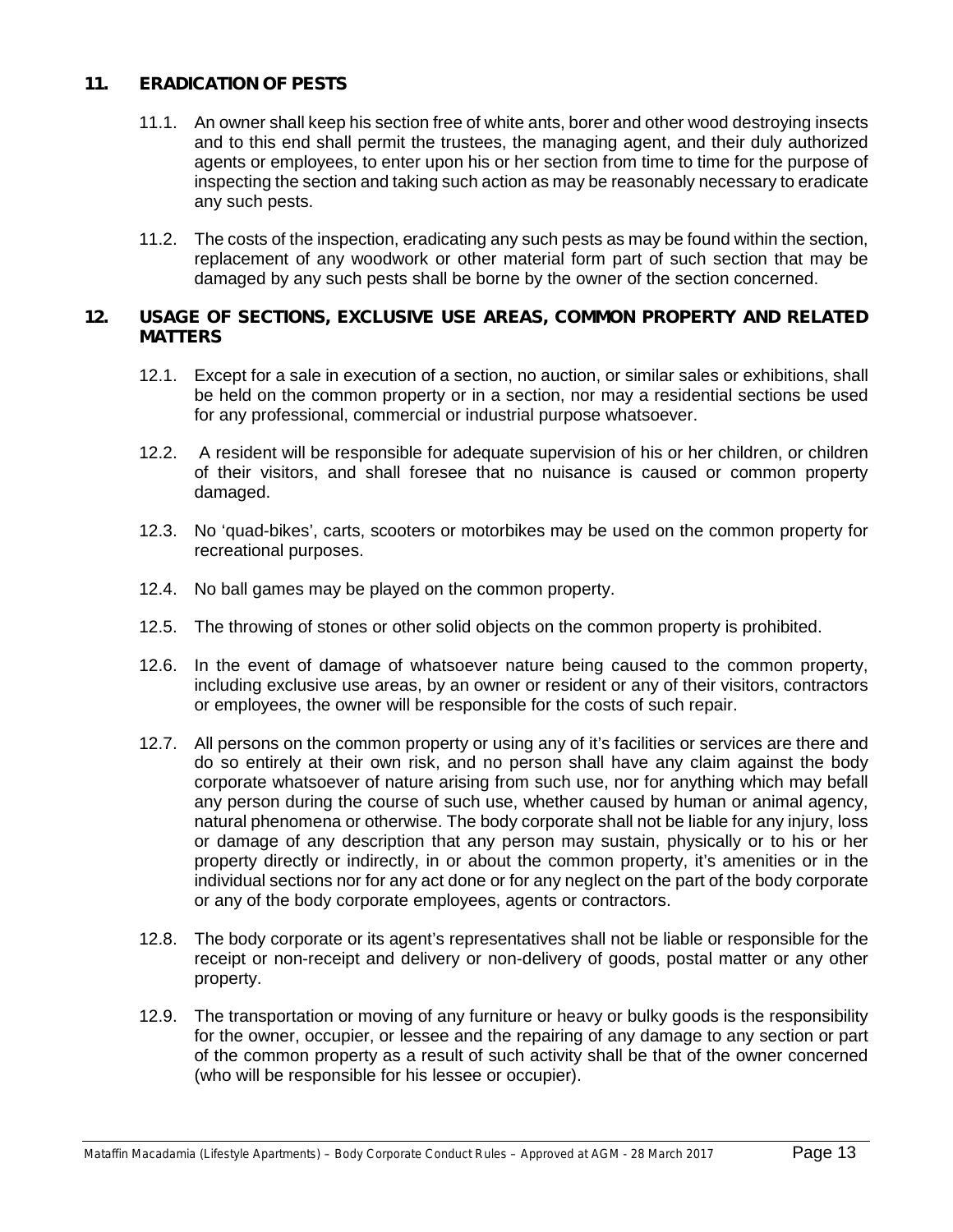#### **13. NOISE, DISTURBANCE AND NUISANCE**

- 13.1. No owner, lessee or occupier may permit anything to be done in his or her section, exclusive use area or in the common property, which constitutes a nuisance or an unreasonable invasion of the privacy of the other occupiers of the buildings, or permit or cause any disturbance or allow his or her children or visitors to cause any disturbance which in the opinion of the trustees would constitute a nuisance or an invasion of the right of privacy of other occupiers.
- 13.2. All owners and occupiers shall maintain quietness between 22h00 and 07h00.
- 13.3. At all times other than as referred to in clause 13.2, all television, radio and other appliances emitting sound, including musical instruments, should be kept at audio levels which are within 7 decibels of the ambient sound.
- 13.4. The horns of motor vehicles may not be sounded at any time on the common property, except as a warning of imminent danger in the case of an emergency.
- 13.5. No explosives, crackers, fireworks or items of similar nature may at any time be exploded, lit or operated in sections or any part of the common property without the written permission of the trustees.
- 13.6. No firearms will be permitted in any of the sections unless an owner and/or resident has applied to the Body Corporate with proof of a valid firearms license and a competency certificate, and approval has granted by the Trustees of the Body Corporate on the basis that the owner/resident has signed a declaration undertaking to store the firearm in a safe and comply with the sections of the relevant legislation.
- 13.7. No firearms may be discharged in a section or any part of the common property, except under such circumstances that would reasonably justify the use of a firearm for self defense and related purposes.

#### **14. SECURITY**

- 14.1. Owners and occupiers must at all times ensure that the security and safety of all owners, occupiers and their property are preserved, and in particular must-
	- 14.1.1. ensure that upon entering or leaving the premises, all security doors and gates are properly closed;
	- 14.1.2. ensure that such doors and gates are never opened for unknown or uninvited persons;
	- 14.1.3. comply with any further security measures implemented by the trustees;
	- 14.1.4. ensure that their guests, visitors, employees and contractors comply with the security measures implemented by the trustees.

#### **15. INSURANCE**

15.1. Any first loss that amounts to a body corporate insurance claim, on behalf of the owner of the section concerned, shall be for the account of the owner of the section.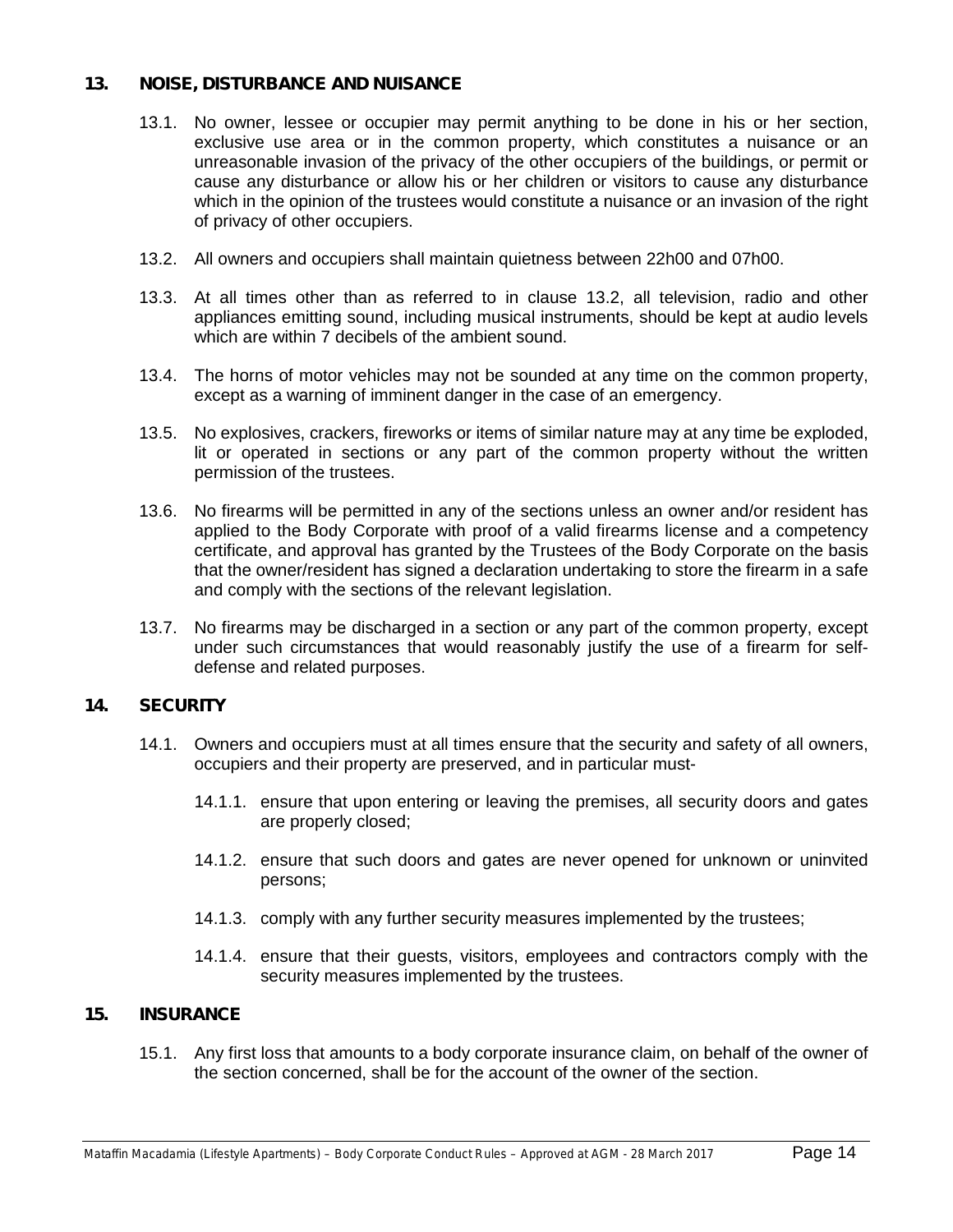#### **16. CONTRAVENTION OF RULES**

- 16.1. Should Conduct Rule 1 be contravened, the trustees may:-
	- 16.1.1. impose a fine in terms of Conduct Rule 0, or
	- 16.1.2. obtain an interdict, or
	- 16.1.3. impose more than one of the options mentioned.
- 16.2. Should Conduct Rule 3 be contravened, the trustees may:-
	- 16.2.1. arrange for the vehicle to be clamped, at the risk and costs of the owner thereof and/or person in control of the vehicle, or
	- 16.2.2. arrange for a clamped vehicle to be released subject to the payment of a release fee, or
	- 16.2.3. arrange for the vehicle to be removed at the risk and costs of the owner thereof and/or person in control of the vehicle, or
	- 16.2.4. impose a fine in terms of Conduct Rule 0, or
	- 16.2.5. obtain an interdict, or
	- 16.2.6. impose more than one of the options mentioned.
- 16.3. Should conduct rules 0 or 5 be contravened, the trustees may:-
	- 16.3.1. Request an owner to remove such structure or object at his or her own cost. Should an owner fail to remove or cause the removal of and/or restitution of any alteration, improvement, fixture or addition (structure or object) and any such failure persists for a period of 30 (thirty) days after written notice given by the trustees, the trustees may affect such removal and/or restitution at the risk and expense of the owner concerned, who shall have no recourse against the body corporate or it's trustees, employees or contractors for any damage resulting there from, or
	- 16.3.2. impose a fine in terms of Conduct Rule 0, or
	- 16.3.3. obtain an interdict, or
	- 16.3.4. impose more than one of the options mentioned.
- 16.4. Should any other Conduct Rule be contravened the trustees may:-
	- 16.4.1. impose a fine in terms of Conduct Rule 0, or
	- 16.4.2. obtain an interdict, or
	- 16.4.3. impose more than one of the options mentioned.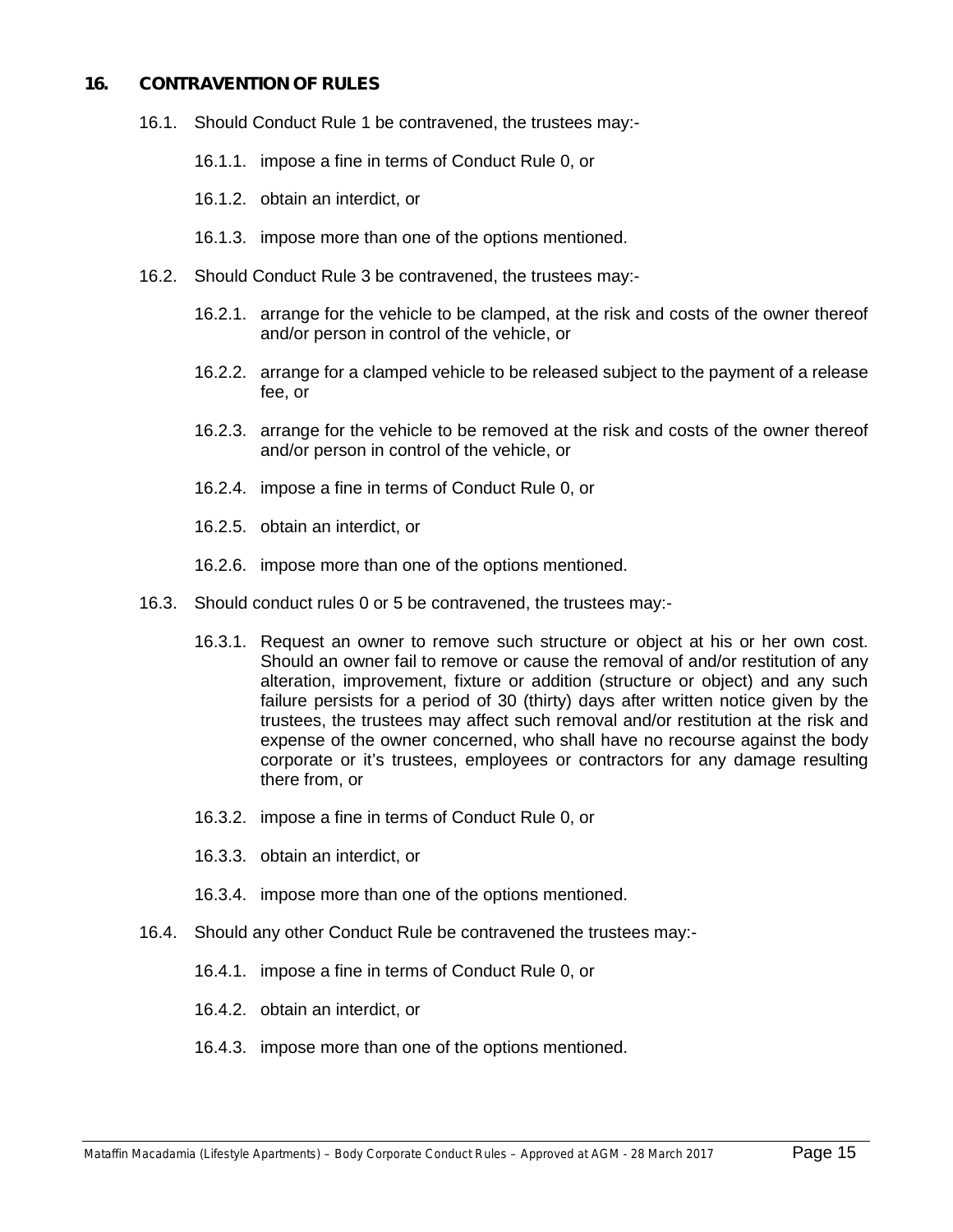#### **17. IMPOSITION OF PENALTIES**

- 17.1. If the conduct of an owner or an occupier of a section or his visitors or guests constitutes a nuisance in the opinion of the trustees, or if an owner, occupier, or visitor contravenes, breaches, disobeys or disregards a Management or Conduct Rule, the trustees may furnish the owner and occupier with a written notice which may at the discretion of the trustees be delivered by hand or by registered post. In the notice the particular conduct, which constitutes a nuisance, must be adequately described or the Rule that has allegedly been contravened must be clearly indicated, and the offender must be warned that if he or she persists in such conduct or contravention, a fine, will be imposed on the owner of the section.
- 17.2. If the owner or resident nevertheless persists in that particular conduct or in the contravention of that particular Rule, the trustees may convene a meeting of trustees to discuss the matter and to impose a fine.
- 17.3. A written notice, by which the alleged offender (whether owner or resident), is informed of the purpose of the meeting and invited to attend, must be sent to the owner and occupier at least 7 (seven) days before the meeting is held. At the meeting the owner or resident must be given the opportunity to present his or her case, but except in so far as may be permitted by the chairperson, he or she may not participate in the affairs of or voting at the meeting.
- 17.4. After the owner or resident has been given the opportunity to present his case, the members of the sub-committee appointed by the trustees may by way of a unanimous resolution (100% of the members present at the meeting with a minimum of two sub committee members), impose an initial penalty or suspension for the first offence and a subsequent penalty or suspension for every identical offence thereafter.
- 17.5. Any fine imposed in terms of clause 17.4, may if it is not paid within 14 (fourteen) days after the offender has been notified of the imposition of the fine, be added to the contribution which an owner is obliged to pay in terms of s 37(1) of the Act and claimed by the trustees as part of the monthly installments payable by the owner.
- 17.6. The body corporate may, from time to time, determine the amount of the initial and subsequent penalties and periods of suspension, which amount should be confirmed at the next general meeting.

#### **18. FIRE FIGHTING**

18.1. No resident is permitted to use any fire-fighting equipment for any purpose other than to fight fires.

#### **19. COMPLAINTS**

19.1. All complaints, requests and suggestions must be made in writing to the managing agent, for their consideration at trustees' meetings.

#### **20. RELAXATION OF RULES**

20.1. No indulgence or relaxation in respect of these conduct rules shall constitute a waiver or consent, or prevent their enforcement by the trustees at any time.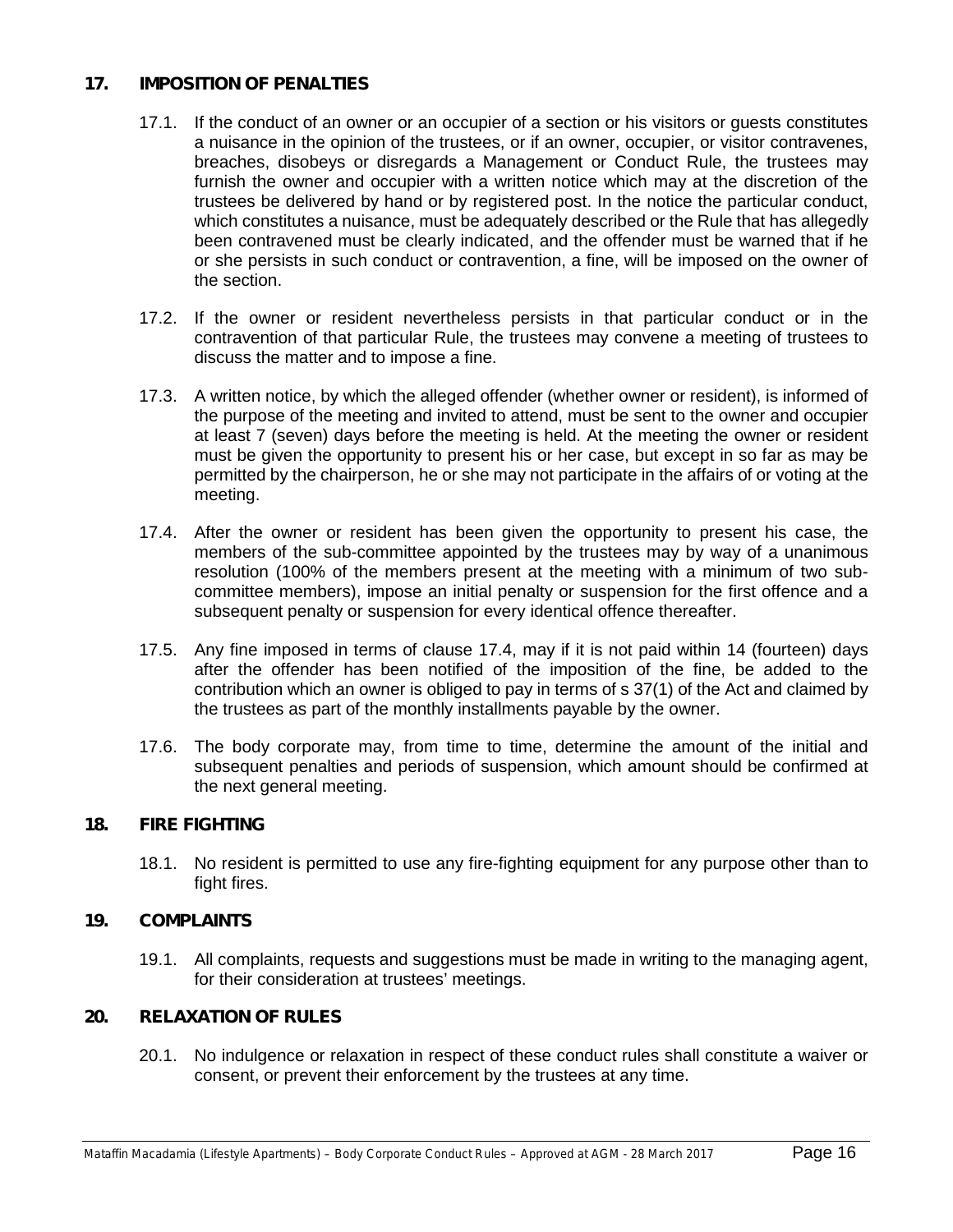#### **21. DOMESTIC HELP**

- 21.1. Outside domestic help will be permitted on the understanding that any domestic must register with the security service provider and get a Mataffin Macadamia identity card prior to commencing work.
- 21.2. No domestic staff will be permitted to overnight in the units.

#### **22. LEVIES**

- 22.1. The trustees may from time to time impose levies upon members for the purpose of meeting all the expenses which the body corporate has incurred or which the trustees reasonably anticipate the body corporate will incur in the attainment of its objects and the pursuit of its business.
- 22.2. The trustees shall not less than 30 days prior to the end of each financial year or as soon thereafter as is reasonably possible prepare and serve upon every owner at the address chosen by that owner a budget and estimate in reasonable detail of the amount which shall be required by the body corporate to meet its expenses during the following financial year, and shall specify separately any estimated deficiency as may result from the preceding year. The trustees may include in such estimates an amount to be held in reserve to meet anticipated expenditure not of an annual nature.
- 22.3. Every annual levy shall be payable in equal monthly installments due in advance on the first day of each and every month. The levy can be paid by debit order or such other electronic payment method as may be determined by the body corporate from time to time.
- 22.4. In the event of the trustees for any reason whatsoever failing to prepare and serve the estimate referred to in article 22.2 timeously, every member shall, until service of such estimate, continue to pay the levy previously imposed and shall, after such estimate is served, pay such levy as may be specified in the notice referred to in article 22.2.
- 22.5. The trustees may, from time to time, impose special levies upon the members in respect of all such expenses, referred to in articles 22.1 and 22.2 which are not included in any estimate made in terms of article 22.2, and may, in imposing such levies, determine the terms of payment thereof.
- 22.6. The trustees shall be empowered in addition to such other rights as the body corporate may have in law as against its members to determine the rate of interest from time to time chargeable upon arrear levies provided that such rate of interest shall not be in excess of 500 basis points above the prime overdraft rate as charged by the body corporate's bankers from time to time.
- 22.7. Any amount due by an owner by way of levy and any interest thereon shall be a debt due by that member to the body corporate. Notwithstanding that a member may cease to be such, the body corporate shall have the right to recover arrear levies and interest from that member. Further, a member on ceasing to be such, shall have no claims whatsoever on any other monies held by the body corporate whether obtained by way of a sale of body corporate assets or otherwise.
- 22.8. A transferee of a section shall on becoming an owner be liable to pay the levy then attributable to that section.